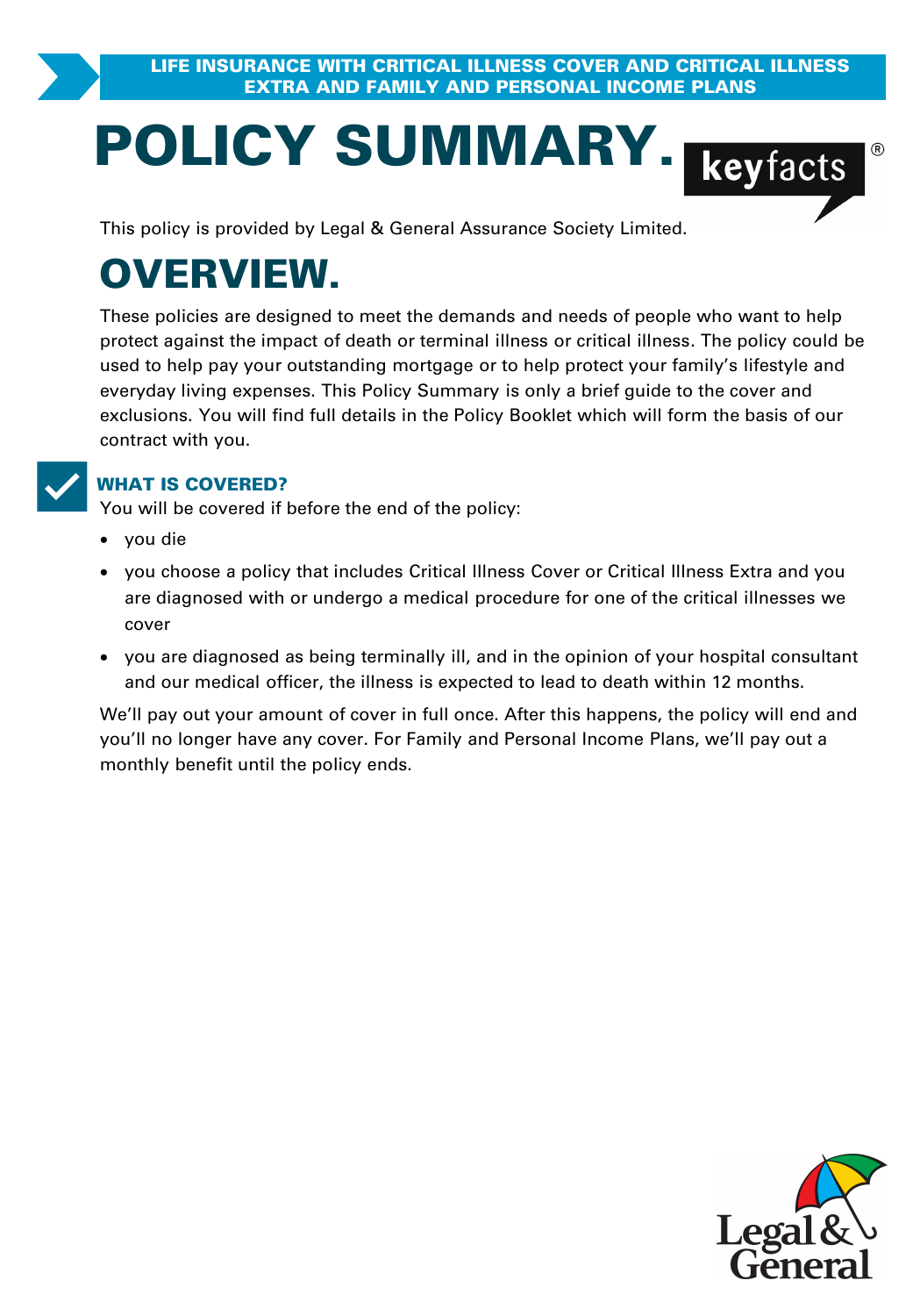#### **WHAT IS NOT COVERED?**

You are not covered if you don't give us full and honest answers to the questions we ask you before the policy starts. Please don't assume that we'll contact your doctor to find out your full medical details.

- · We won't pay out if, within the first year of the policy, your death is caused by suicide or, your own life.
- Intentional and serious self-injury or an event where, in our reasonable opinion, you took your own life.<br>We won't pay out your amount of cover if the policy includes Critical Illness Cover or<br>Critical Illness Extra and yo · We won't pay out your amount of cover if the policy includes Critical Illness Cover or of the critical illnesses we cover which doesn't meet our definition. Critical Illness Extra and you are diagnosed with or undergo a medical procedure for one
- We won't pay out your amount of cover if you are diagnosed with a terminal illness which doesn't meet our definition. Terminal Illness Cover can't be claimed:
	- after your death.
	- or if the length of the policy is less than two years.
- We may restrict some elements of cover based on the information that you give us. If we do this we'll tell you what we've excluded in the Policy Booklet under the heading 'What you are not covered for'.<br>• For a joint pol do this we'll tell you what we've excluded in the Policy Booklet under the heading 'What you are not covered for'.
- For a joint policy, we'll only pay the amount of cover once. This may be when the first person dies or has a valid claim. We have a replacement cover once. This may be when the first<br>you are not covered for'.<br>For a joint policy, we'll only pay the amount of cover once. This may be when the first<br>person dies o person dies or has a valid claim. We have a replacement cover option which could allow<br>the other person covered to take out a new single life policy, ensuring they still have some protection in place. policies of his a valid claim. We have<br>the other person covered to take out a ne<br>some protection in place.<br>• Life cover policies have no cash value ar<br>policy without making a valid claim.<br>• If you stop paying your premiums
- · Life cover policies have no cash value and we will not pay out if you reach the end of the
- If you stop paying your premiums your cover will end 30 days after the first missed premium.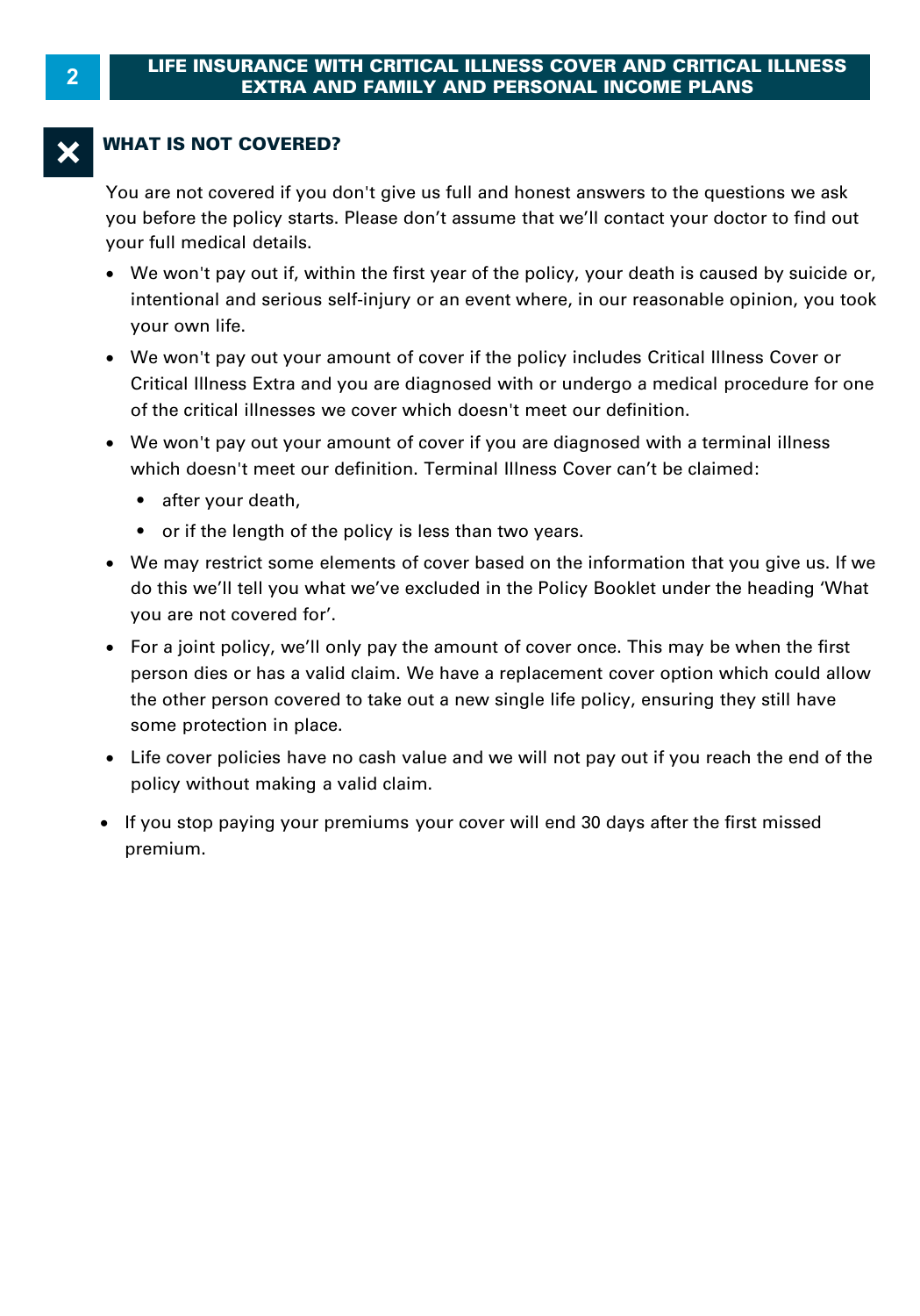# **ABOUT THE POLICY.**

#### **YOUR PREMIUMS**

#### **Guaranteed premiums**

If you are given the option to choose guaranteed premiums, your premiums will remain the same during the length of the policy.

#### **Reviewable premiums**

If you are given the option to choose reviewable premiums, your premiums are reviewed every five years and may go up, go down or stay the same. If you choose not to accept the new premium you can reduce the amount of cover to match what you wish to spend.

We'll assess any premium changes fairly every five years and we won't look at your personal circumstances. The factors we look at are:

- · number, timing and cost of claims we've paid and claims we expect to pay in the future;
- · insurance industry claims experience;
- · expected impact of future medical advances; and
- · changes to applicable laws, regulation or tax treatment.

If your premium is within 5% of your current premium we won't make any changes. However, any change in premium not taken into account at the review will be taken into account at future reviews. We'll write to you at least three months in advance of the change, explaining the outcome of the review and your options.

- · If your premium changes your direct debit will automatically be updated.
- · If your premium goes up, you may choose to keep your premiums the same by reducing Frame in the current of the review and your options.<br>If your premium changes your direct debit will automatically be updated.<br>If your premium goes up, you may choose to keep your premiums the same by reducing<br>your amount o us if you would like to do this. However, you should ensure that the new amount of cover still meets your needs.

Please see the Policy Booklet if you would like further information on how we review your premiums.

#### **Increasing cover**

If you choose an increasing policy your premiums will increase in line with the change in **Increasing cover**<br>If you choose an increasing policy your premiums will increase in line with the change in<br>the Retail Prices Index (RPI) multiplied by 1.5 subject to a maximum increase of 15% per<br>annum. The RPI provides **Increasing cover**<br>If you choose an increasing policy your premiums will increase in line with the change in<br>the Retail Prices Index (RPI) multiplied by 1.5 subject to a maximum increase of 15% per<br>annum. The RPI provides and tracks the average change in the purchase price of goods and services such as housing expenses and mortgage interest payments.

If you choose to add Fracture Cover it will not be included as part of the review. If you choose to add Private Diagnostics it will not be included as part of the review.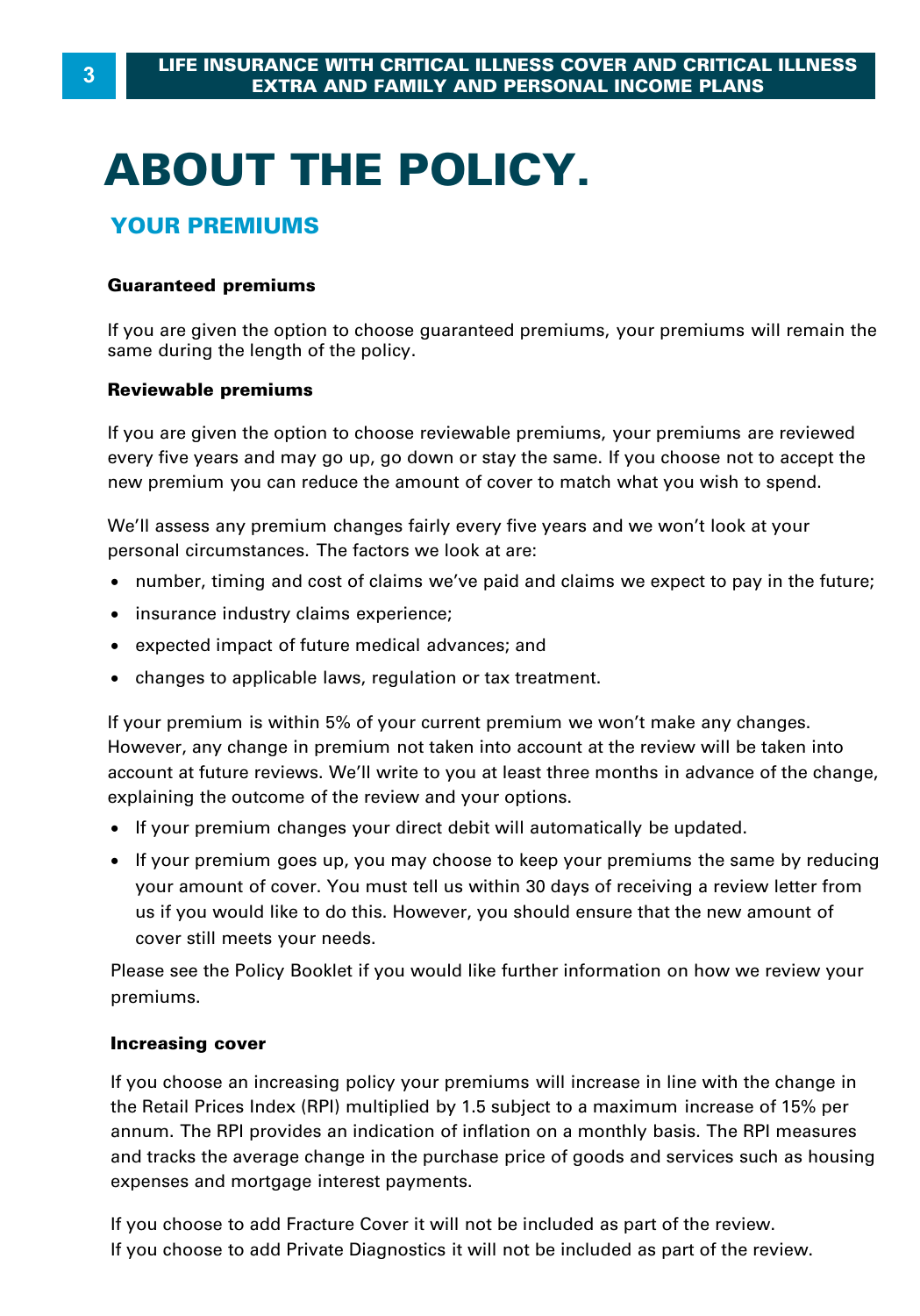#### **LIFE INSURANCE WITH CRITICAL ILLNESS COVER AND CRITICAL ILLNESS EXTRA AND FAMILY AND PERSONAL INCOME PLANS**

#### **AGE LIMITS**

| <b>Product</b>                                                                                                                    | <b>Maximum age</b><br>for buying a<br>policy | <b>Minimum</b><br>length of the<br>policy | <b>Maximum</b><br>length of the<br>policy | <b>Your policy</b><br>must end<br>before age |
|-----------------------------------------------------------------------------------------------------------------------------------|----------------------------------------------|-------------------------------------------|-------------------------------------------|----------------------------------------------|
| Life Insurance*                                                                                                                   | 77                                           | 1 year                                    | 50 years                                  | 90                                           |
| <b>Decreasing Life</b><br>Insurance*                                                                                              | 74                                           | 5 years                                   | 50 years                                  | 90                                           |
| <b>Increasing Life</b><br>Insurance*                                                                                              | 77                                           | 2 years                                   | 50 years                                  | 90                                           |
| Life Insurance with<br><b>Critical Illness</b><br><b>Cover/Critical</b><br><b>Illness Extra*t</b>                                 | 67                                           | 2 years                                   | 40 years                                  | 70                                           |
| <b>Decreasing Life</b><br><b>Insurance with</b><br><b>Critical Illness</b><br><b>Cover/Critical</b><br><b>Illness Extra*t</b>     | 64                                           | 5 years                                   | 40 years                                  | 70                                           |
| <b>Increasing Life</b><br><b>Insurance with</b><br><b>Critical Illness</b><br><b>Cover/Critical</b><br><b>Illness Extra*t</b>     | 67                                           | 2 years                                   | 40 years                                  | 70                                           |
| <b>Critical Illness</b><br><b>Cover/Critical</b><br><b>Illness Extra with</b><br>Life Insurance <sup>+</sup>                      | 64                                           | 5 years                                   | 40 years                                  | 70                                           |
| <b>Decreasing Critical</b><br><b>Illness</b><br><b>Cover/Critical</b><br><b>Illness Extra with</b><br>Life Insurance <sup>+</sup> | 64                                           | 5 years                                   | 40 years                                  | 70                                           |
| <b>Increasing Critical</b><br><b>Illness</b><br><b>Cover/Critical</b><br><b>Illness Extra with</b><br>Life Insurance <sup>+</sup> | 64                                           | 5 years                                   | 40 years                                  | 70                                           |

The minimum age to take out a policy is 18. The policy must not end before your 29th birthday.

\*Guaranteed premiums

†Reviewable premiums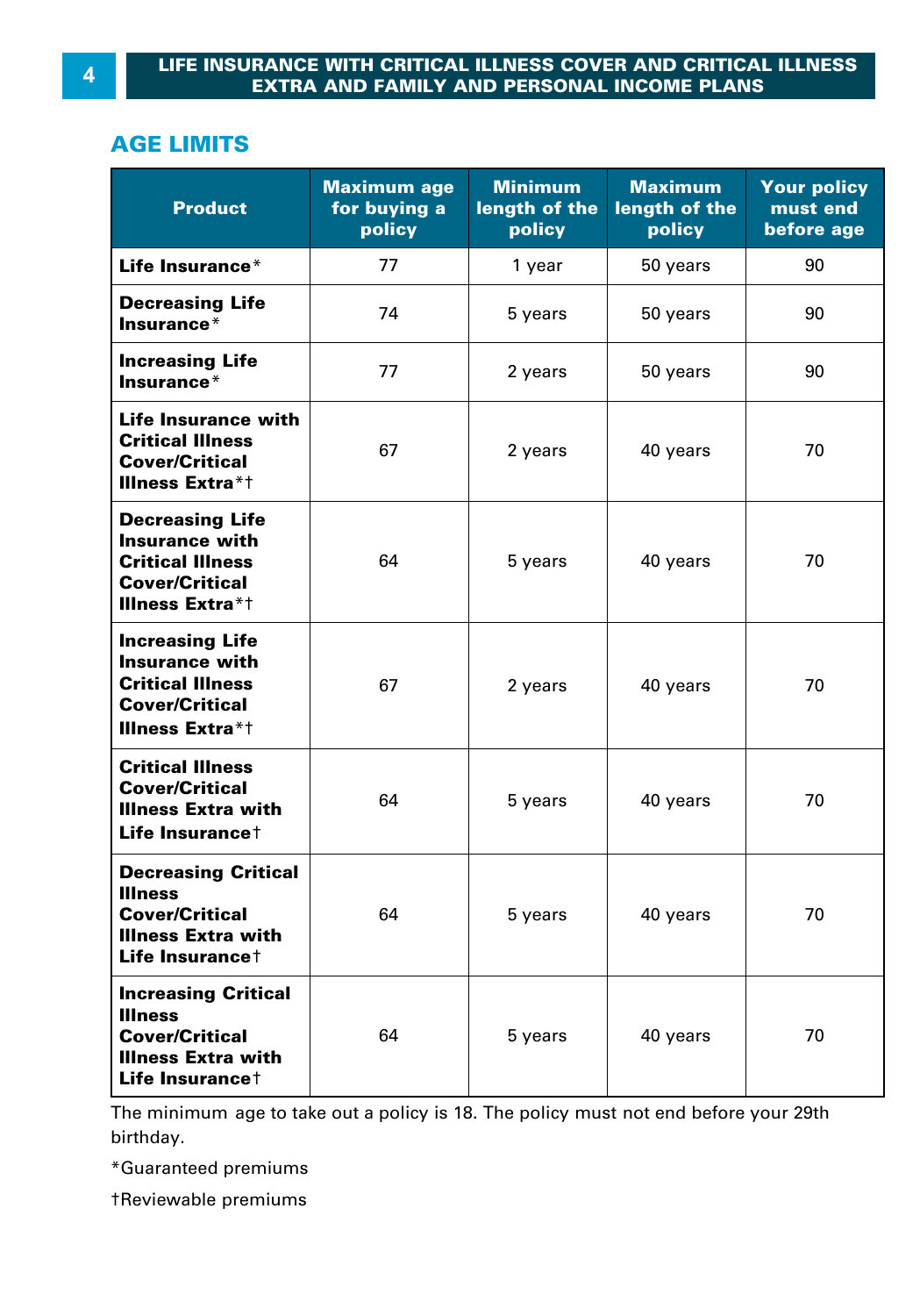#### **LIFE INSURANCE WITH CRITICAL ILLNESS COVER AND CRITICAL ILLNESS EXTRA AND FAMILY AND PERSONAL INCOME PLANS**

| <b>Product</b>                                                                                                                                    | <b>Maximum age</b><br>for buying a<br>policy | <b>Minimum</b><br>length of the<br>policy | <b>Maximum</b><br>length of the<br>policy | <b>Your policy</b><br>must end<br>before age |
|---------------------------------------------------------------------------------------------------------------------------------------------------|----------------------------------------------|-------------------------------------------|-------------------------------------------|----------------------------------------------|
| <b>Family and</b><br><b>Personal Income</b><br>$Plan*$                                                                                            | 64                                           | 5 years                                   | 40 years                                  | 70                                           |
| <b>Increasing Family</b><br>and Personal<br>Income Plan*                                                                                          | 64                                           | 5 years                                   | 40 years                                  | 70                                           |
| <b>Family and</b><br><b>Personal Income</b><br><b>Plan Critical Illness</b><br><b>Cover/Critical</b><br><b>Illness Extrat</b>                     | 64                                           | 5 years                                   | 40 years                                  | 70                                           |
| <b>Increasing Family</b><br>and Personal<br><b>Income Plan</b><br><b>Critical Illness</b><br><b>Cover/Critical</b><br><b>Illness Extrat</b>       | 64                                           | 5 years                                   | 40 years                                  | 70                                           |
| <b>Family and</b><br><b>Personal Income</b><br><b>Plan with Critical</b><br><b>Illness</b><br><b>Cover/Critical</b><br><b>Illness Extra*t</b>     | 64                                           | 5 years                                   | 40 years                                  | 70                                           |
| <b>Increasing Family</b><br>and Personal<br><b>Income Plan with</b><br><b>Critical Illness</b><br><b>Cover/Critical</b><br><b>Illness Extra*t</b> | 64                                           | 5 years                                   | 40 years                                  | 70                                           |

The minimum age to take out a policy is 18. The policy must not end before your 29th

\*Guaranteed premiums

†Reviewable premiums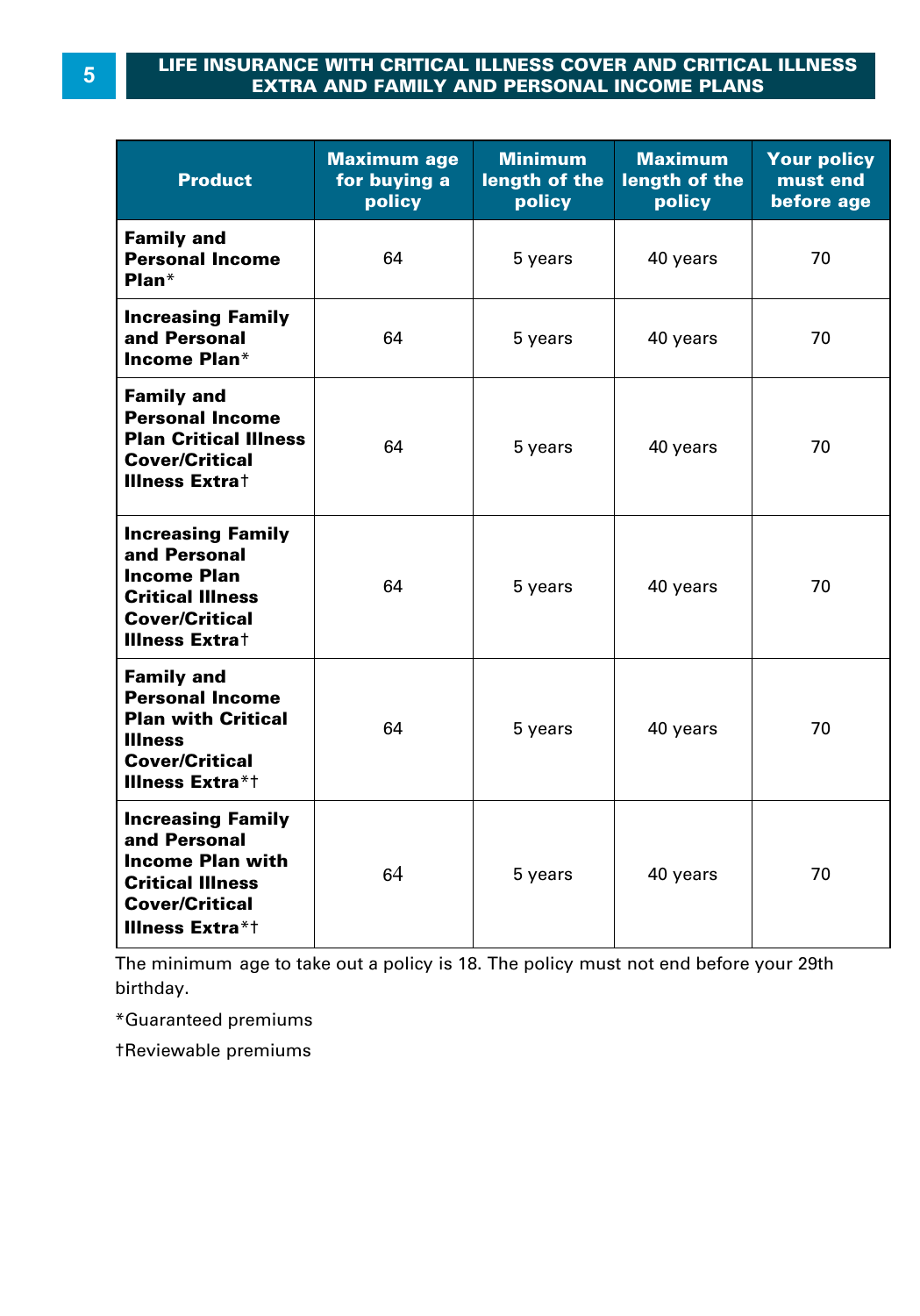#### **YOUR COVER**

#### **Level cover**

If you choose level cover, your amount of cover will stay the same unless you change it.

If the policy is to help repay a mortgage, you need to ensure that your amount of cover matches your outstanding mortgage. The policy may not completely pay off your outstanding mortgage, if you change the mortgage you have in any way and you don't adjust your cover to match your new arrangements.

#### **Decreasing cover**

If you choose decreasing cover (not available for Family and Personal Income plans) it is often used to help protect a repayment mortgage. Therefore the amount of cover reduces roughly in line with the way a repayment mortgage decreases. **Decreasing cover**<br>If you choose decreasing cover (not available for Family and Personal Income plans) it is<br>often used to help protect a repayment mortgage. Therefore the amount of cover reduces<br>roughly in line with the w

policy may not completely pay off your outstanding mortgage, if:

- · you change the mortgage you have in any way and you don't adjust your cover to match your new arrangements.
- · the interest rate on your mortgage becomes higher than the rate applied to the policy. The rate will be shown in your Personal Quote or the Policy Booklet.

#### **Increasing cover**

If you choose increasing cover this is designed to protect the policy against inflation. Every year, we'll give you the option to increase the amount you're insured for by the changes in The Retail Prices Index (RPI) up to a maximum of 10% of your current amount of cover,<br>we are well give you the option to increase the amount you're insured for by the changes in<br>the Retail Prices Index (RPI) up to a maximu **Increasing cover**<br>If you choose increasing cover this is designed to protect the policy against inflation. Every<br>year, we'll give you the option to increase the amount you're insured for by the changes in<br>the Retail Price inflation on family budgets and is set by the Government. year, we'll give you the option to increase the amount you're insured for by the changes in<br>the Retail Prices Index (RPI) up to a maximum of 10% of your current amount of cover,<br>without the need for further medical evidenc

the Retail Prices Index (RPI) up to a maximum of 10% of your current amount of cover,<br>without the need for further medical evidence. The RPI is a way of measuring the impac<br>inflation on family budgets and is set by the Gov premium. This takes into account the fact that the likelihood of claiming increases as you get older.

If the change in the RPI is less than 1% then both your premium and amount of cover will stay the same until the next review.

If you decide not to increase the amount you're insured for, we won't offer you this option again.

If, after you have applied for the policy, we have to increase the premium, this type of policy will not be available to you and we may offer you an alternative.

If you choose to add Fracture Cover it will not be included as part of the review.

If you choose to add Private Diagnostics it will not be included as part of the review.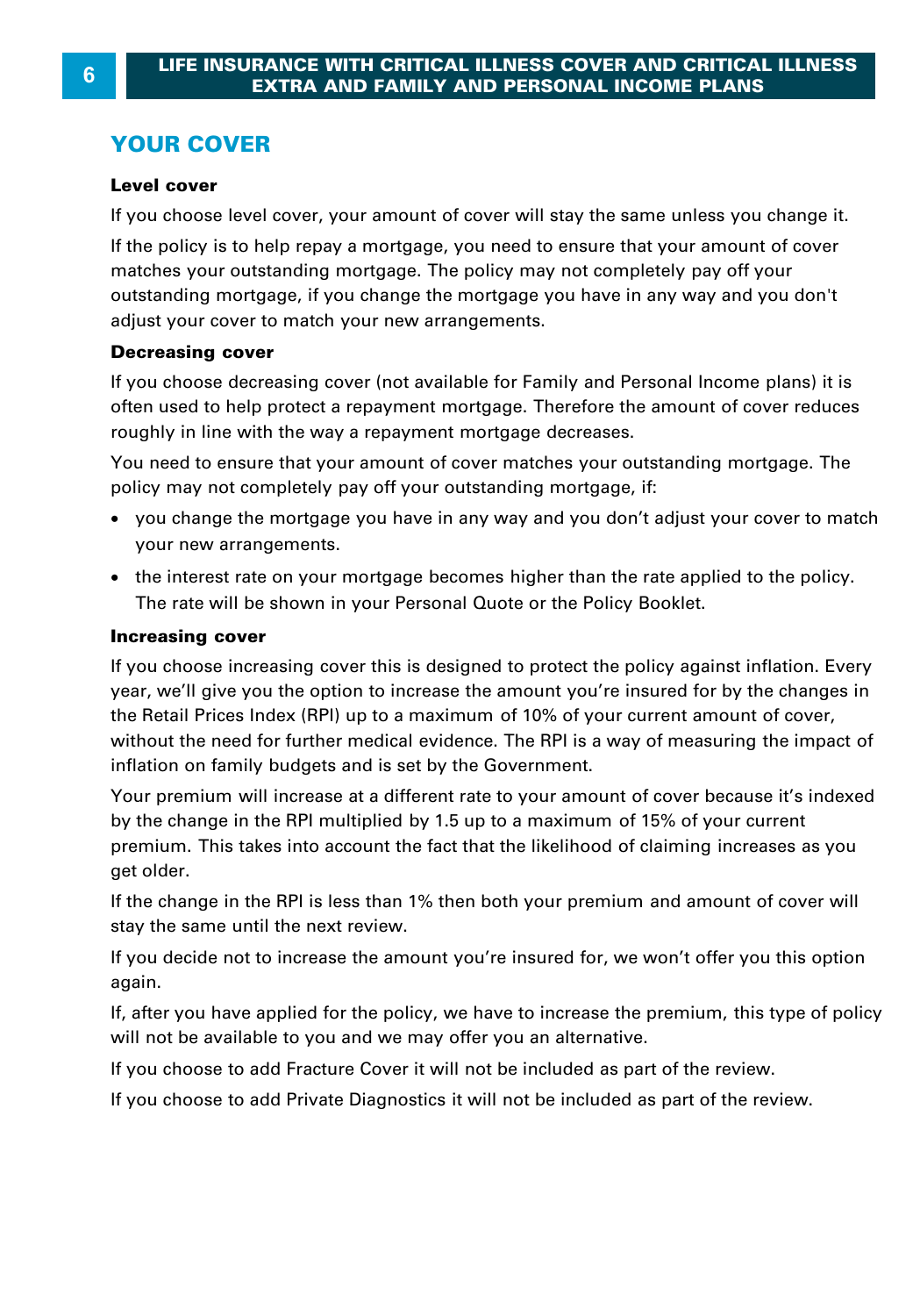# **BENEFITS FOR ALL POLICIES.**

The following benefit(s) may have eligibility criteria and restrictions that apply.

#### **ACCIDENTAL DEATH BENEFIT**

Included at no extra cost.

#### T**WHAT IS COVERED?**

We'll cover you from when we receive your application, for up to 90 days or until we accept, postpone or decline your application. This means that if you die due to an accident during WHAT IS COVERED?<br>We'll cover you from when we receive your application, for up to 90 days or until we accept,<br>postpone or decline your application. This means that if you die due to an accident during<br>this time, we'll pay £300,000 for all applications. this time, we'll pay out the amount you've asked to be insured for, up to a maximum of f300,000 for all applications.<br>The benefit will be paid out if the the person covered, or one of the persons covered, sustains a bodily

The benefit will be paid out if the the person covered, or one of the persons covered , solely and independently of any other cause results in death within 90 days of the accident.

#### **WHAT IS NOT COVERED?**

We won't pay out if death occurs from:

- · Suicide, intentional and serious self-injury or an event where, in our reasonable opinion, you took your own life. We won't pay out if death occurs from:<br>• Suicide, intentional and serious self-injury or an event where, in our reasor<br>you took your own life.<br>• Taking part or attempting to take part in a dangerous sport or pastime.<br>• Tak Suicide, intentional and serious self-injury or an event where, in our reasonable opinion,<br>you took your own life.<br>Taking part or attempting to take part in a dangerous sport or pastime.<br>Taking part or attempting to take p
- ·
- you took your own life.<br>• Taking part or attempting to take pa<br>• Taking part or attempting to take pa<br>• passenger on a licensed airline.<br>• Committine. attempting or provoking
- Committing, attempting or provoking an assault or criminal offence.
- · War (whether declared or not), riot or civil commotion.
- ·passenger on a licensed airline.<br>Committing, attempting or provoking an assault or criminal offence.<br>War (whether declared or not), riot or civil commotion.<br>Taking alcohol or drugs (unless these drugs were prescribed by a United Kingdom).
- · Accidents that happened before you applied.

We don't provide this benefit:

- · If we have been told that the application is to replace an existing policy with us while cover is still provided under the existing policy.
- · From the date you tell us that you no longer want the application to proceed.

Your lump sum will be paid only once either under the Accidental Death Benefit, Free Life Cover or the policy itself.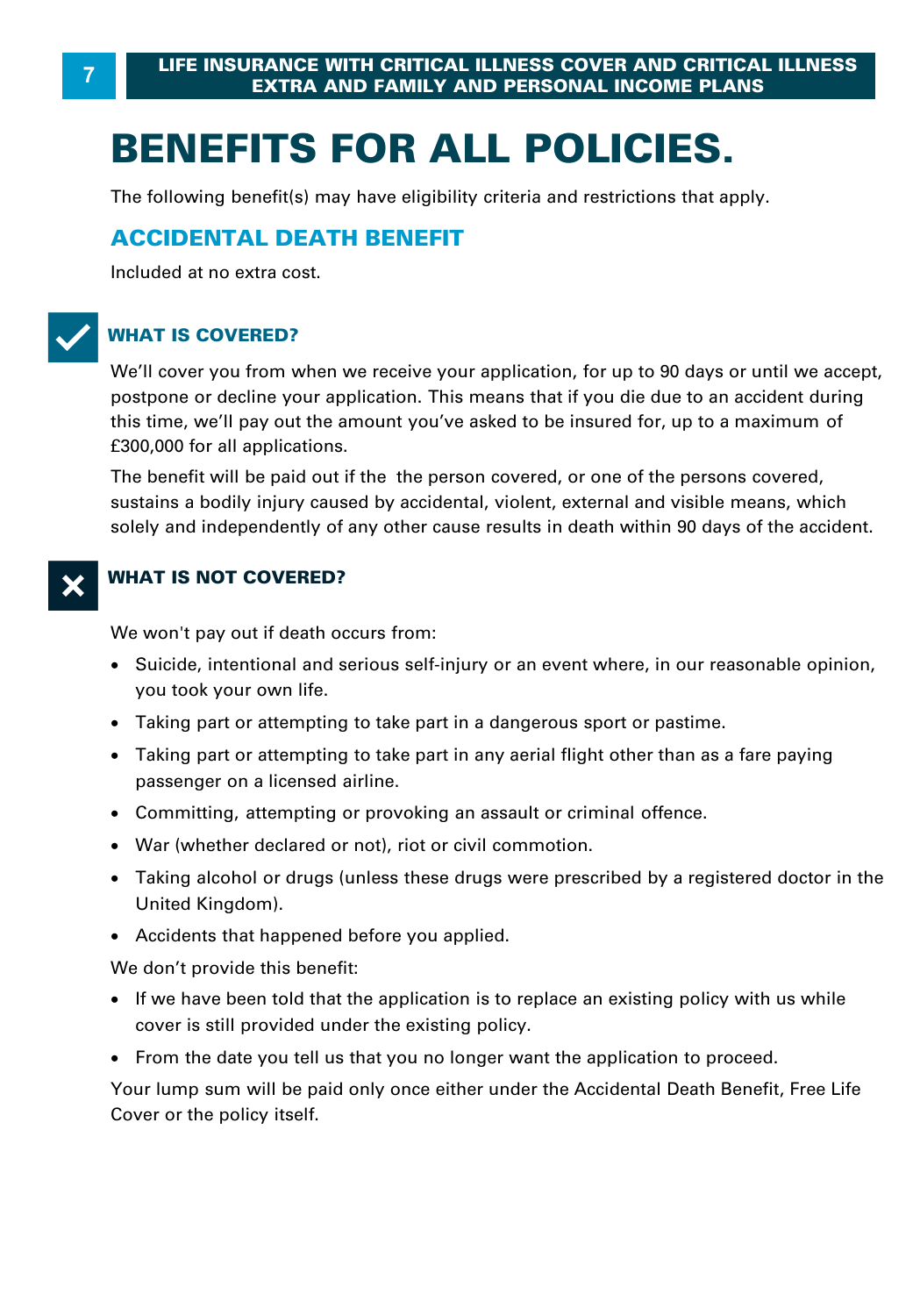#### **FREE LIFE COVER**

Included at no extra cost if you are moving home (not included for Family and Personal Income Plans) .



#### T**WHAT IS COVERED?**

We'll cover you if you die between exchange of contracts and completion of your property WHAT IS COVERED?<br>We'll cover you if you die between exchange of contracts and completion of your property<br>purchase up to a maximum of 90 days, provided you are accepted on standard terms and<br>we have everything we need to s we have everything we need to start your policy.

Your Free Life Cover will end as soon as the policy starts.

You'll be covered for the lower of your proposed amount of cover or the amount of your montase up to a maximum of 30 days, provided we have everything we need to start your police Your Free Life Cover will end as soon as the post You'll be covered for the lower of your propos mortgage, up to a maximum of f30

If you live in Scotland, you'll be covered between completion of missives and your date of entry.

#### X**WHAT IS NOT COVERED?**

You won't be accepted for Free Life Cover if you are 55 years old or over. For joint life policies you both need to be under this age for Free Life Cover to apply.

We won't provide cover if you have another policy with any provider covering the same mortgage.

You won't be accepted for Free Eite Cover if you are 33 years ond of over. For joint life<br>policies you both need to be under this age for Free Life Cover to apply.<br>We won't provide cover if you have another policy with any Benefit or the policy itself.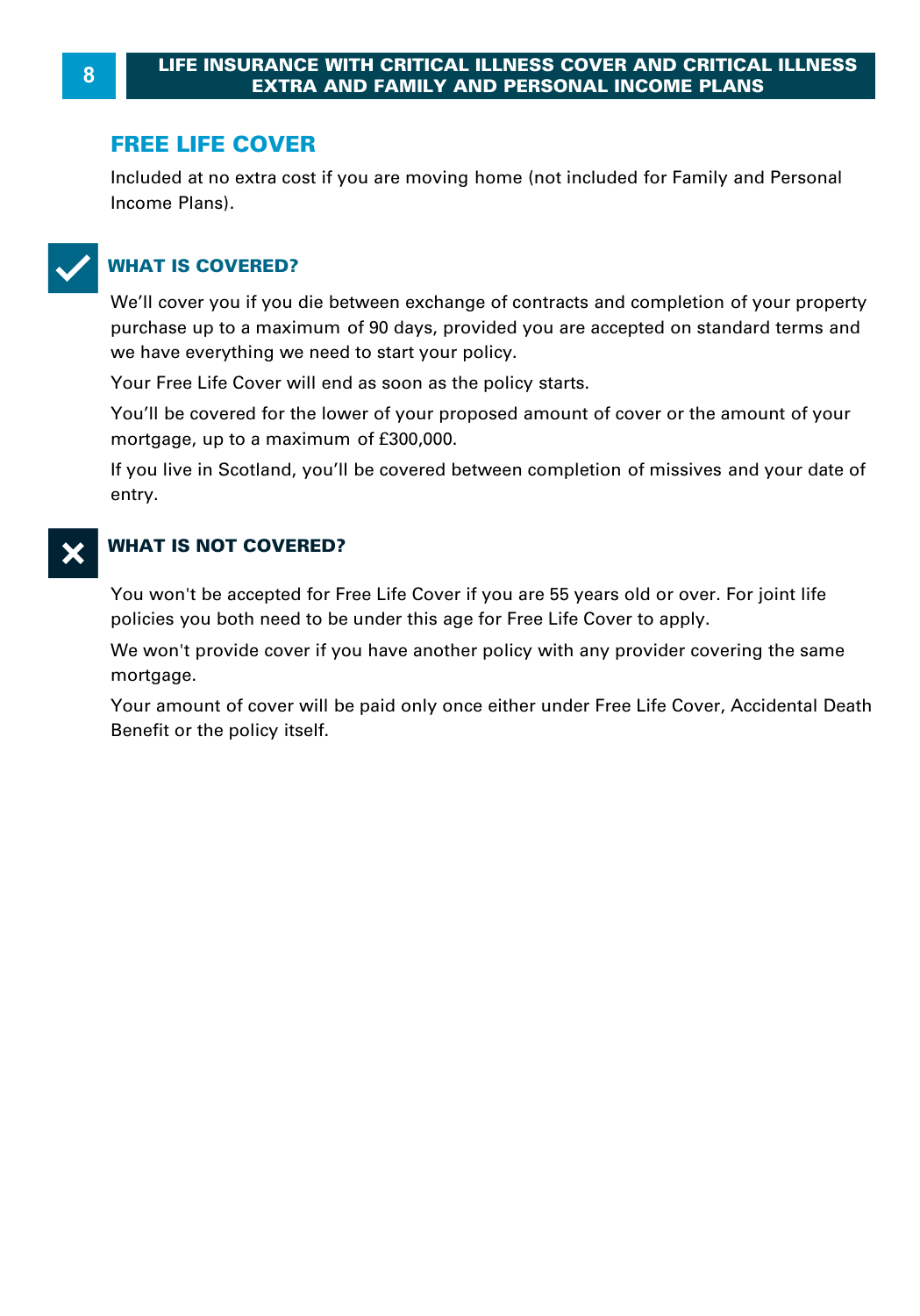#### **FRACTURE COVER**

Optional, must be chosen at the start of the policy, as long as this is before your 64th birthday, and will be an additional cost. If you choose a joint life policy you can add this for one or both lives insured.

arranged through Legal & General Partnership Services Limited as agent of the insurer.<br>You can't choose this benefit if you already have it on any other Legal & General policy. You This benefit is insured by AXIS Specialty Europe SE with all claims services provided and processed by Trustedoctor and can be renewed by you every 12 months. Fracture Cover is birthday, and will be an additional cost. If you choose a joint life policy you can add this<br>one or both lives insured.<br>This benefit is insured by AXIS Specialty Europe SE with all claims services provided an<br>processed by

can cancel this benefit at any time and if you do the premium for your policy will be recalculated. This benefit cannot be reapplied to your policy.



#### **WHAT IS COVERED?**

You will be covered for a specified diagnosed fracture, dislocated joint, ruptured tendon or ligament tear. The amount paid will vary depending on which part of the body is affected.

There is no limit to the number of claims you can make, however, the maximum amount paid will be no more than £7,500 in any policy year.



#### **WHAT IS NOT COVERED?**

- $\bullet~$  [You will not be eligible for Fracture Cover if you are](http://www.trustedoctor.com/fracture-cover/product/activate) aged under 18 or over 70 at the date the injury occurs.
- · You can't claim if the injury occurs within seven days of the policy start date.
- · Fracture Cover will end if the policy [is cancelled or the bene](http://www.trustedoctor.com)fit is removed.
- · You will not be eligible for Fracture Cover if you have osteoporosis or pseudarthrosis.
- · Certain types of fractures, dislocated joints, ruptured tendons and ligament tears are not covered.

Please see the Policy Booklet for full details of what is and is not covered.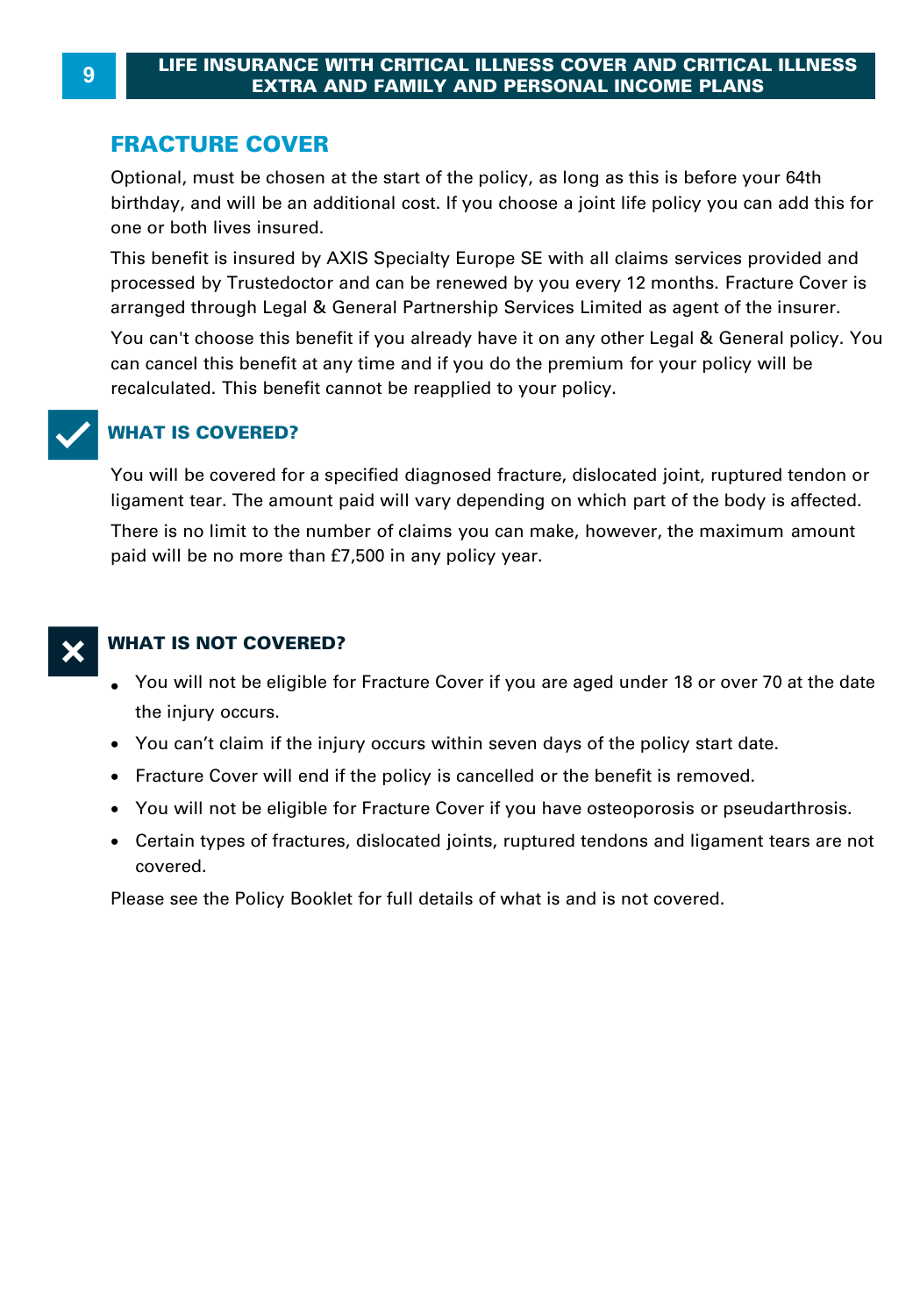#### **PRIVATE DIAGNOSTICS**

Optional, must be chosen at the start of the policy and will be an additional cost. If you **EXTRA AND FAMILY AND PERSONAL INCOME PLANE PRIVATE DIAGNOSTICS**<br>Optional, must be chosen at the start of the policy and will be an additional<br>choose a joint life policy you can add this for one or both lives insured.<br>This

choose a joint life policy you can add this for one or both lives insured.<br>This benefit is insured by AXIS Specialty Europe SE with all services provided by<br>Trustedoctor and can be renewed by you every 12 months. Private D This benefit is insured by AXIS Specialty Europe SE with all services provided by Trustedoctor and can be renewed by you every 12 months. Private Diagnostics is arranged through Legal & General Partnership Services Limited as agent of the insurer.

can cancel this benefit at any time and if you do the premium for your policy will be recalculated. This benefit cannot be reapplied to your policy.



#### T**WHAT IS COVERED?**

Private Diagnostics allows you access to a Specialist via the Trustedoctor portal, in order to speed up specialist consultations and diagnostic testing for Oncology, Cardiology or Neurosurgery.

- · For each person that takes out the benefit, in any benefit renewal period, the cost of up to three primary virtual consultations will be covered, as long as each separate primary ved up specialist consultations and diagnostic testing for Oficology, Cardiology of<br>trosurgery.<br>For each person that takes out the benefit, in any benefit renewal period, the cost of u<br>three primary virtual consultation is consultation this will count towards the limit mentioned above.
- · The cost of one follow up virtual consultation for each primary virtual consultation will be covered.
- · The cost of all non-invasive diagnostic tests that your specialist recommends will be covered.

This benefit also covers any of your children, provided the virtual consultation process starts before their 22nd birthday.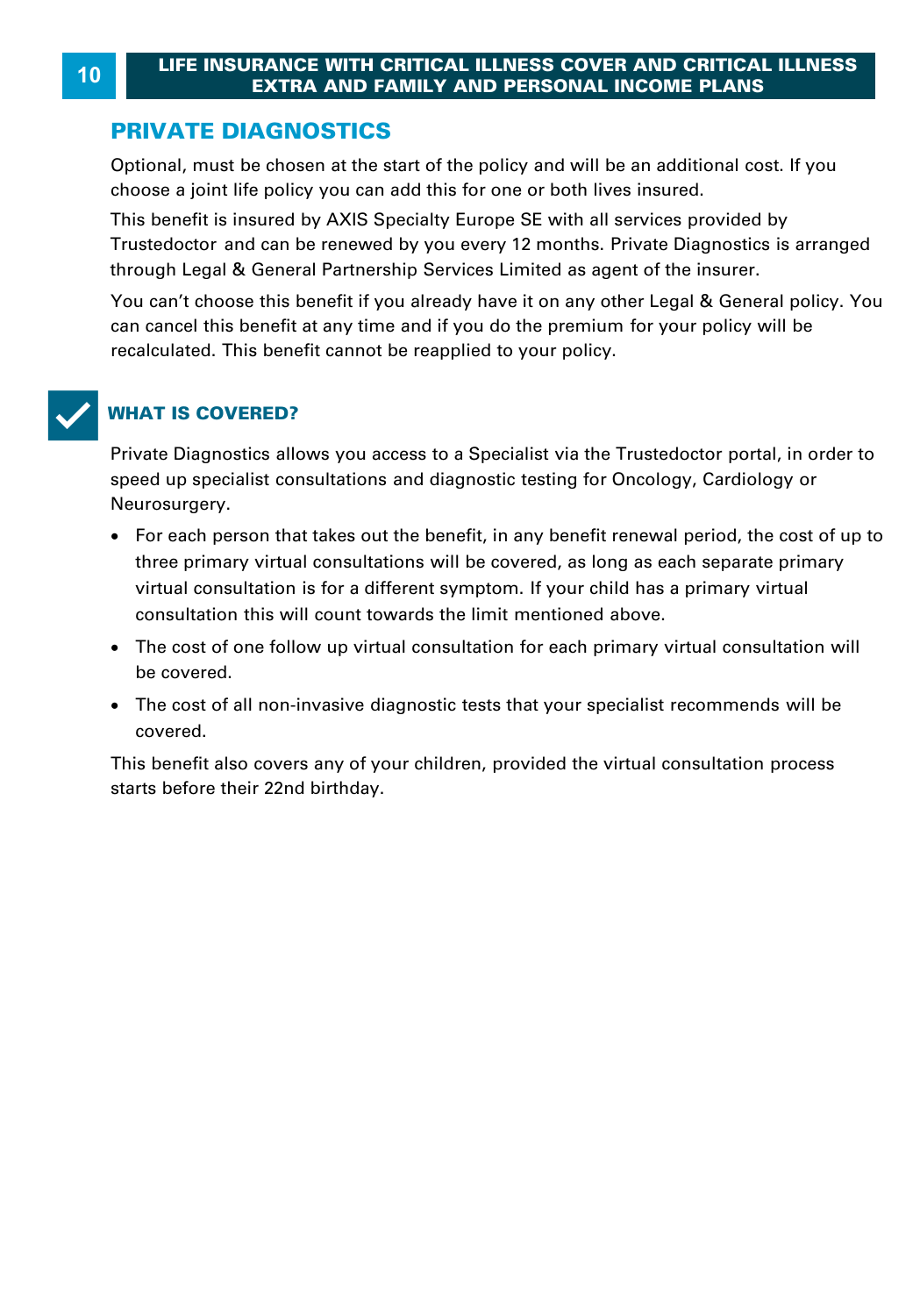#### **<sup>11</sup>LIFE INSURANCE WITH CRITICAL ILLNESS COVER AND CRITICAL ILLNESS EXTRA AND FAMILY AND PERSONAL INCOME PLANS**

#### **WHAT IS NOT COVERED?**

- · The cost of any virtual consultation or non-invasive diagnostic test that has not been arranged and authorised through the Trustedoctor portal and recommended by a specialist.
- · The cost of any expenses for accommodation, travel or taking time off work to attend the virtual consultation or complete the approved non-invasive diagnostic tests. Superialist.<br>
• The cost of any expenses for accommodation, travel or taking time off work to attivirtual consultation or complete the approved non-invasive diagnostic tests.<br>
• The cost of all invasive diagnostic tests ev
- The cost of all invasive diagnostic tests even if recommended by a specialist.
- Any primary virtual consultation where symptoms began before the policy start date.
- · Diagnostic tests for your child if before the policy start date:
	- º Their symptoms existed; or
	- º The illness or condition had occurred; or
	- º Either parent received counselling or medical advice in relation to the condition or have been aware of the increased risk of the condition before the policy start date or before the legal adoption of the child.

Please see the Policy Booklet for full details of what is and is not covered.

#### **WAIVER OF PREMIUM**

Optional, must be chosen at the start of the policy and will be an additional cost.



#### T**WHAT IS COVERED?**

You won't have to pay your premiums after 26 weeks if you're too ill or incapacitated due to sickness or injury to do your normal job. If you're not in work, we'll use Specified Work Tasks (see section headed Specified Work Tasks) to see whether or not you have to pay your premiums.

#### **WHEN IS IT NOT AVAILABLE?**

You won't be able to include Waiver of Premium if:

- · You are 55 years old or older when your application is accepted.
- · After assessment, we have had to increase your premium.
- · We've applied an exclusion (something we'll not cover you for).

Please see the Policy Booklet for further information.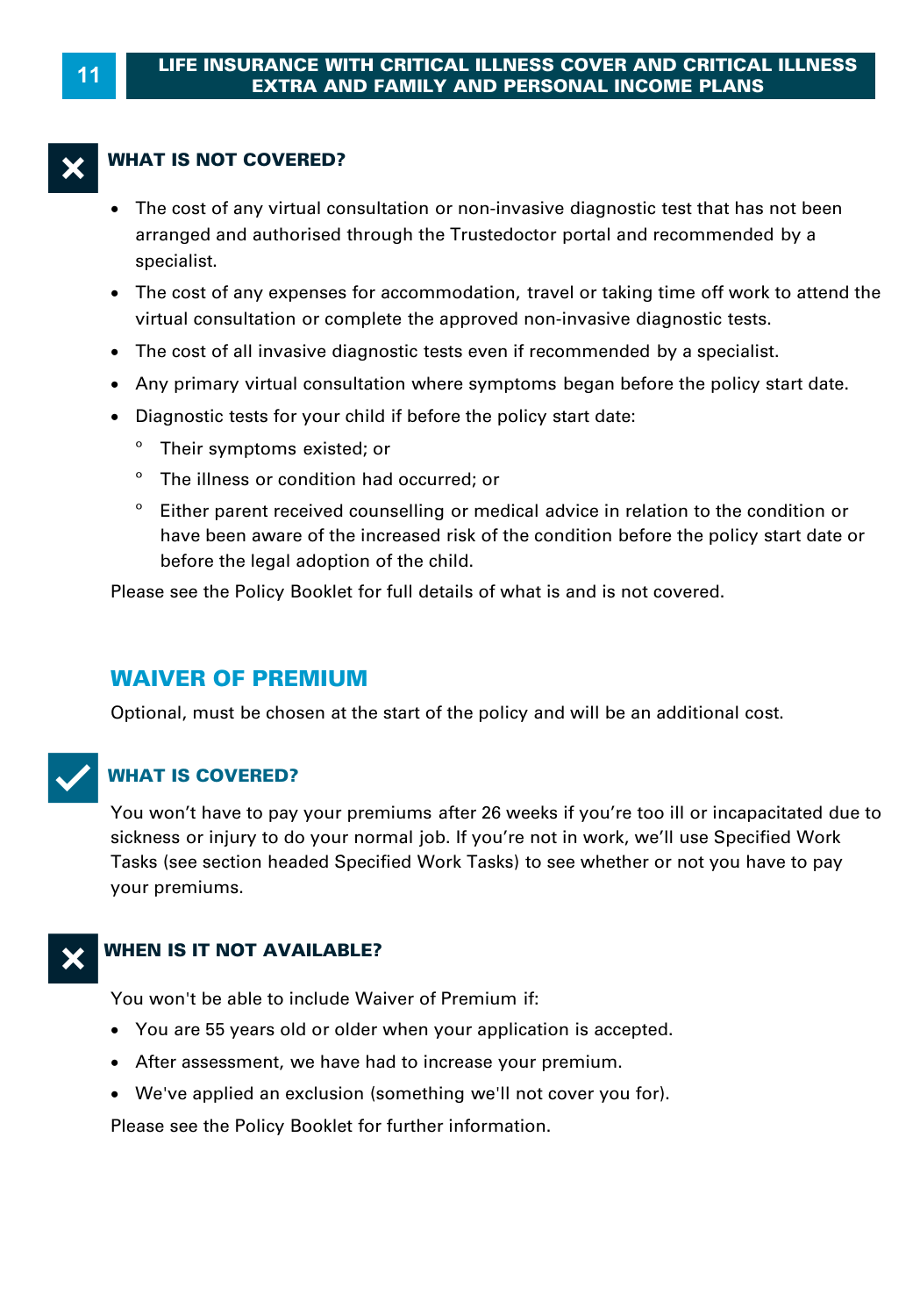# **CRITICAL ILLNESSES COVERED.**

If you choose Critical Illness Cover, you will be covered for the illnesses shown below. For a **CRITICAL ILLNESSES COVERED.**<br>If you choose Critical Illness Cover, you will be covered for the illnesses shown below. For<br>claim to pay out, your illness must meet Legal & General's definition. It must also be<br>verified by **CRITICAL ILLNESSES COVERED.**<br>If you choose Critical Illness Cover, you will be covered for the illnesses shown below. For a<br>claim to pay out, your illness must meet Legal & General's definition. It must also be<br>verified b Formal by a consultant at a hoopital in the City who is a opposition in an area of meansing<br>appropriate to the cause of your claim as in some instances cover may be limited. For<br>• some types of cancer are not covered<br>• to example:

- · some types of cancer are not covered
- to make a claim for some illnesses, you need to have permanent symptoms.

Please check the full definitions found in the Guide to Critical Illnesses Covered and Policy Booklet to make sure that you understand exactly what is covered.

- · **Aorta graft surgery**  *requiring surgical replacement*
- · **Aplastic anaemia**  *categorised as very severe*
- · **Bacterial meningitis**  *resulting in permanent symptoms*
- · **Benign brain tumour**  *resulting in either specified treatment or permanent symptoms*
- · **Blindness**  *permanent and irreversible*
- Brain injury due to trauma, anoxia or hypoxia resulting in permanent symptoms **Brain injury due to trauma, anoxia or hypoxia** *– resulting in permanent symptoms*<br>Cancer – *excluding less advanced cases*<br>Cardiac arrest – with insertion of a defibrillator<br>Cardiomyopathy – of specified severity or resu
- · **Cancer**  *excluding less advanced cases*
- Cardiac arrest with insertion of a defibrillator
- **Cardiac arrest**  *with insertion of a defibrillator* · **Cardiomyopathy**  *of specified severity or resulting in specified treatment* · **Coma**  *of specified severity*
- 
- · **Creutzfeldt-Jakob disease (CJD)**
- · **Deafness**  *permanent and irreversible*
- · **Dementia including Alzheimer's disease**  *resulting in permanent symptoms*
- · **Encephalitis**  *resulting in permanent symptoms*
- · **Heart attack**  *of specified severity*
- · **Heart valve replacement or repair**  *with surgery*
- · **Kidney failure**  *requiring permanent dialysis*
- · **Liver failure**  *of advanced stage*
- · **Loss of use of hand or foot**
- · **Loss of speech**  *total permanent and irreversible*
- · **Major organ transplant**
- · **Motor neurone disease**  *resulting in permanent symptoms*
- · **Multiple sclerosis**  *where there have been symptoms*
- · **Parkinson's disease**  *resulting in permanent symptoms*
- · **Pulmonary hypertension** *– of specified severity*
- · **Respiratory failure**  *of advanced stage*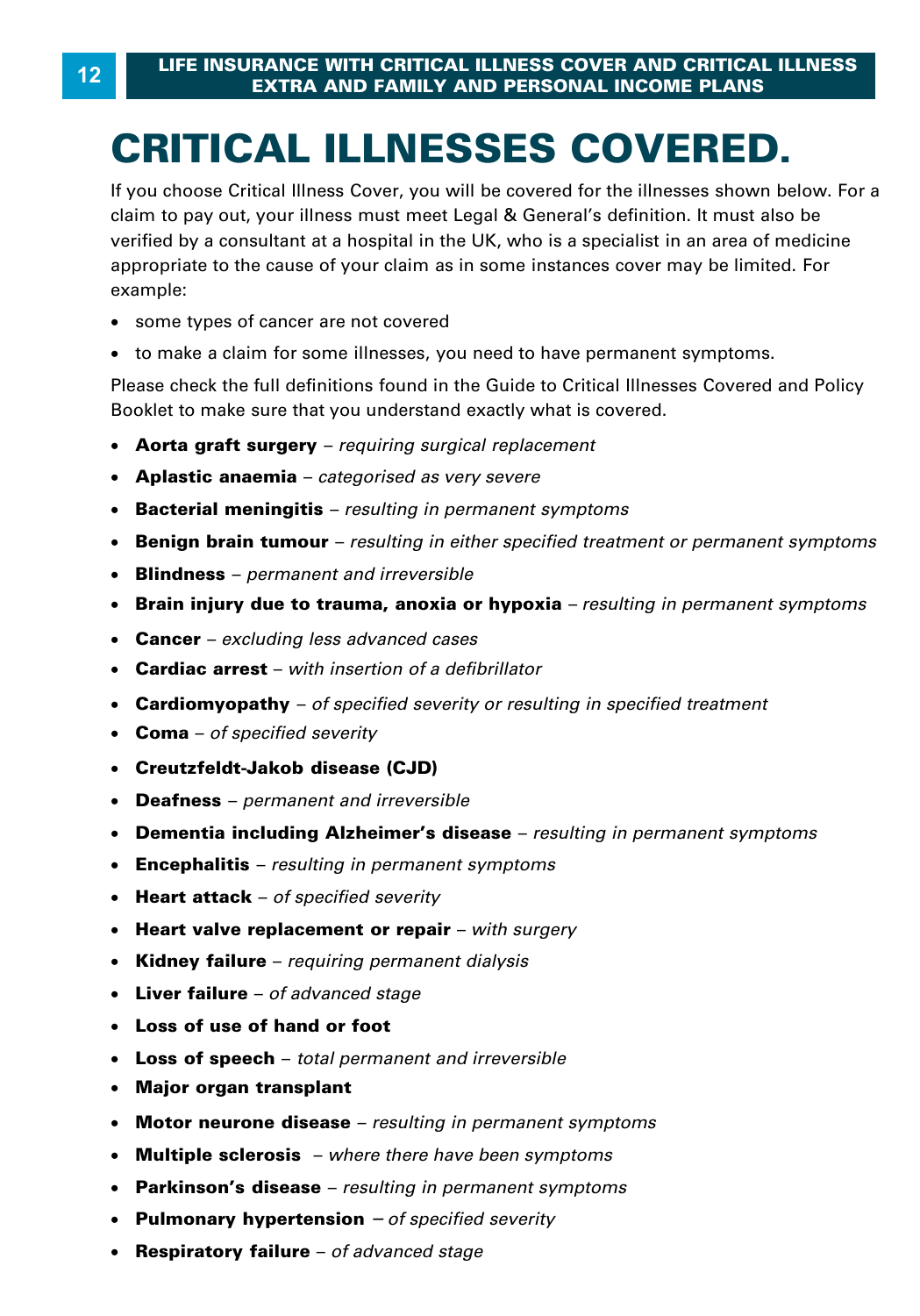#### **<sup>13</sup>LIFE INSURANCE WITH CRITICAL ILLNESS COVER AND CRITICAL ILLNESS EXTRA AND FAMILY AND PERSONAL INCOME PLANS**

- · **Specified heart surgery**
- · **Spinal stroke**  *resulting in symptoms lasting at least 24 hours*
- · **Stroke**  *resulting in symptoms lasting at least 24 hours*
- · **Systemic Lupus Erythematosus**  *with severe complications*
- · **Third degree burns**  *covering 20% of the surface area of the body or 20% of the face*
- · **Total and Permanent Disability**  *of specified severity*

We'll cover you for the loss of physical or mental ability, due to an illness or injury, to do either your own occupation or at least three of the six Specified Work Tasks (see section headed Specified Work Tasks).

The definition that applies to you will be shown in the Policy Booklet and will depend on your occupation, employment status and whether you are paid for your work. The definition that applies to you will be shown in the Policy Booklet and wi<br>your occupation, employment status and whether you are paid for your wor<br>**SPECIFIED WORK TASKS**<br>Walking – The ability to walk more than 200 metr

#### **SPECIFIED WORK TASKS**

your occupation, employment status and whether you are paid for your work.<br>**SPECIFIED WORK TASKS**<br>Walking – The ability to walk more than 200 metres on a level surface.<br>Climbing – The ability to climb up a flight of 12 sta needed. **Walking –** The ability to walk more than 200 metres on a level surface.<br>**Climbing –** The ability to climb up a flight of 12 stairs and down again, using the handrail<br>needed.<br>**Lifting –** The ability to pick up an object we

seconds before replacing the object on the table. **Lifting** – The ability to pick up an object weighing 2kg at table height and hold for 60 seconds before replacing the object on the table.<br>**Bending** – The ability to bend or kneel to touch the floor and straighten up agai **Lifting –** The ability to pick up an object weighing 2kg at table height and hold for 60 seconds before replacing the object on the table.<br>**Bending –** The ability to bend or kneel to touch the floor and straighten up agai

seconds before replacing the object on the table.<br>**Bending** – The ability to bend or kneel to touch the floor and straighten up again.<br>**Getting in and out of a car** – The ability to get into a standard saloon car, and out desktop personal computer keyboard.

#### **SURGICAL TREATMENT**

We will make an advance payment of the amount of cover if the life insured is placed on an NHS waiting list for one of the specified surgical treatments and meet the full definition:

- · **aorta graft surgery**  *requiring surgical replacement*
- · **heart valve replacement or repair**  *with surgery*
- · **specified heart surgery**

Full definitions for these surgical treatments are detailed in the Policy Booklet.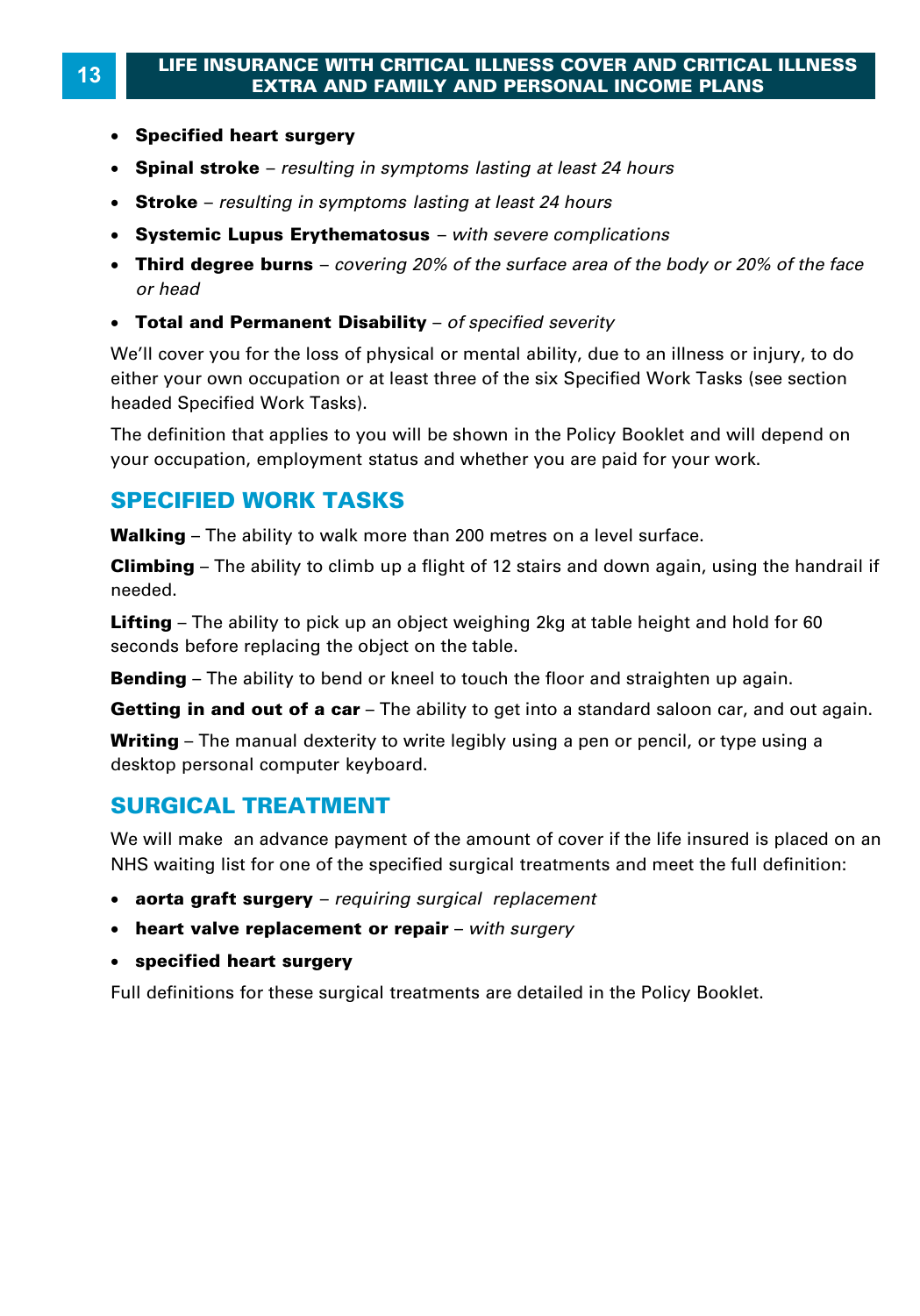# **CRITICAL ILLNESSES COVERED**

If you choose Critical Illness Extra, you will be covered for the illnesses shown in this section and the section headed 'Critical Illnesses Covered'.

**UNDER CRITICAL ILLNESS EXTRA.**<br>
If you choose Critical Illness Extra, you will be covered for the illnesses shown in this<br>
section and the section headed 'Critical Illnesses Covered'.<br>
For a claim to pay out, your illness For a claim to pay out, your illness must meet Legal & General's definition. It must also be<br>verified by a consultant at a hospital in the UK, who is a specialist in an area of medicine Formal by a consultant at a hoopital in the City who is a opposition in an area of meansing<br>appropriate to the cause of your claim as in some instances cover may be limited. For<br>• some types of cancer are not covered<br>• to example:

- · some types of cancer are not covered
- to make a claim for some illnesses, you need to have permanent symptoms.

Please check the full definitions found in the Guide to Critical Illnesses Covered and Policy Booklet to make sure that you understand exactly what is covered.

- · **Benign spinal cord tumour**  *resulting in either specified treatment or permanent symptoms*
- · **Cauda equina syndrome**  *resulting in permanent symptoms*
- · **Heart failure**  *of specified severity*
- Intensive care requiring mechanical ventilation for 7 days
- · **Interstitial lung disease**  *of specified severity*
- · **Myasthenia gravis**  w*ith specified symptoms*
- · **Necrotising fasciitis**
- **Intensive care** *requiring mechanical ventilation for 7 days*<br>Interstitial lung disease *of specified severity*<br>Myasthenia gravis w*ith specified symptoms*<br>Necrotising fasciitis<br>Neuromyelitis optica (formerly Devic' · **Neuromyelitis optica (formerly Devic's disease)** – *where there have been symptoms*
- · **Parkinson plus syndromes**  *resulting in permanent symptoms*
- · **Peripheral vascular disease**  *requiring bypass surgery*
- · **Primary sclerosing cholangitis**
- · **Pulmonary artery surgery**  *requiring surgical replacement*
- · **Removal of an entire lung**  *due to injury or disease*
- · **Removal of an eyeball**  *due to injury or disease*
- · **Severe Crohn's disease**  *treated with two surgical intestinal resections or removal of entire large bowel*
- · **Syringomyelia or syringobulbia**  *with surgery*
- · **Ulcerative colitis**  *resulting in the removal of the entire large bowel*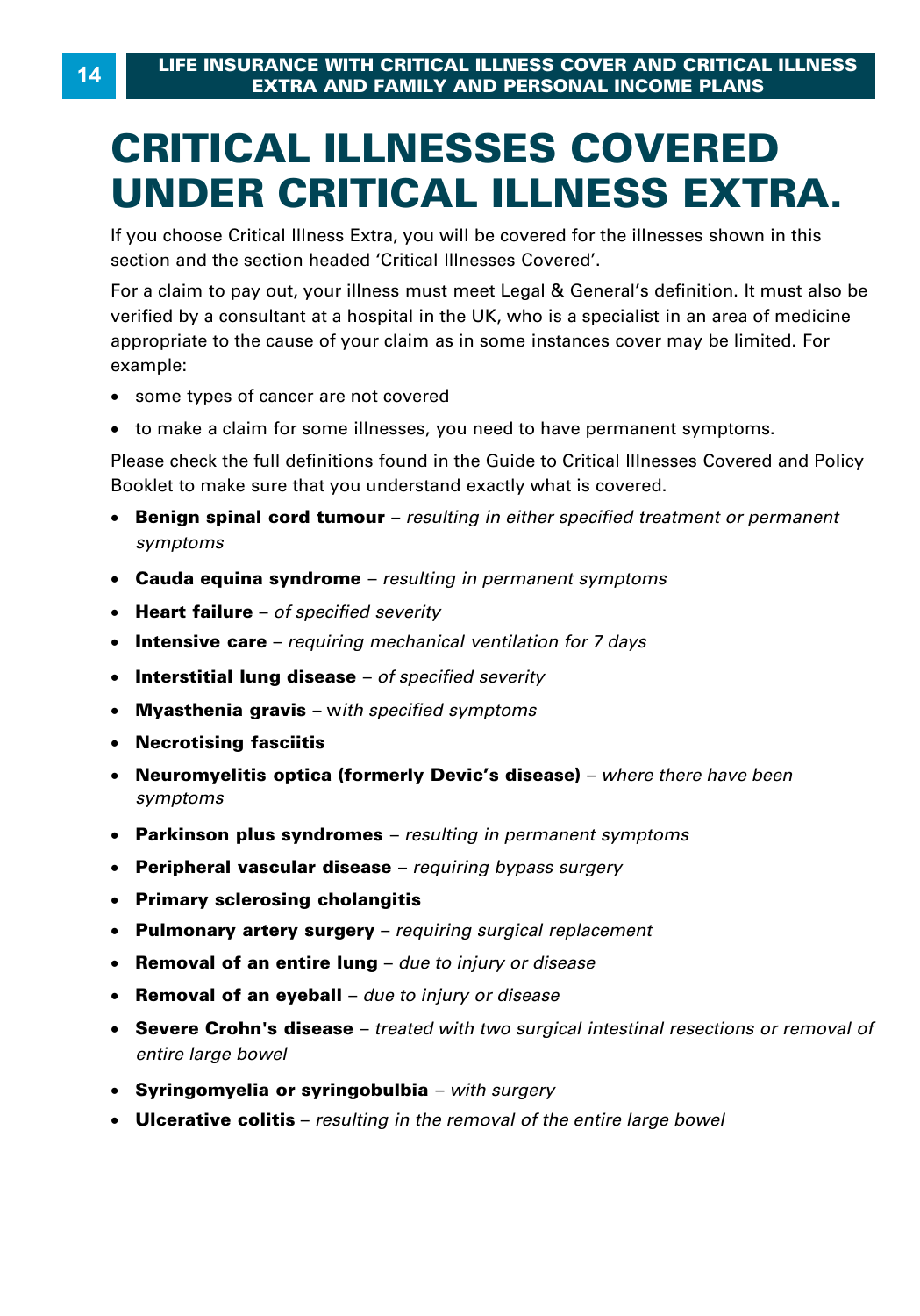#### **<sup>15</sup>LIFE INSURANCE WITH CRITICAL ILLNESS COVER AND CRITICAL ILLNESS EXTRA AND FAMILY AND PERSONAL INCOME PLANS**

#### **SURGICAL TREATMENT**

We will make an advance payment of the amount of cover if the life insured is placed on an NHS waiting list for one of the following surgical treatments and meet the full definition:

- · **aorta graft surgery**  *requiring surgical replacement*
- · **heart valve replacement or repair**  *with surgery*
- · **peripheral vascular disease**  *requiring bypass surgery*
- · **pulmonary artery surgery**  *requiring surgical replacement*
- · **severe Crohn's disease**  *treated with two surgical intestinal resections or removal of entire large bowel*
- · **specified heart surgery**
- · **syringomyelia or syringobulbia**  *with surgery*
- · **ulcerative colitis**  *resulting in the removal of the entire large bowel*

Full definitions for these surgical treatments are detailed in the Policy Booklet.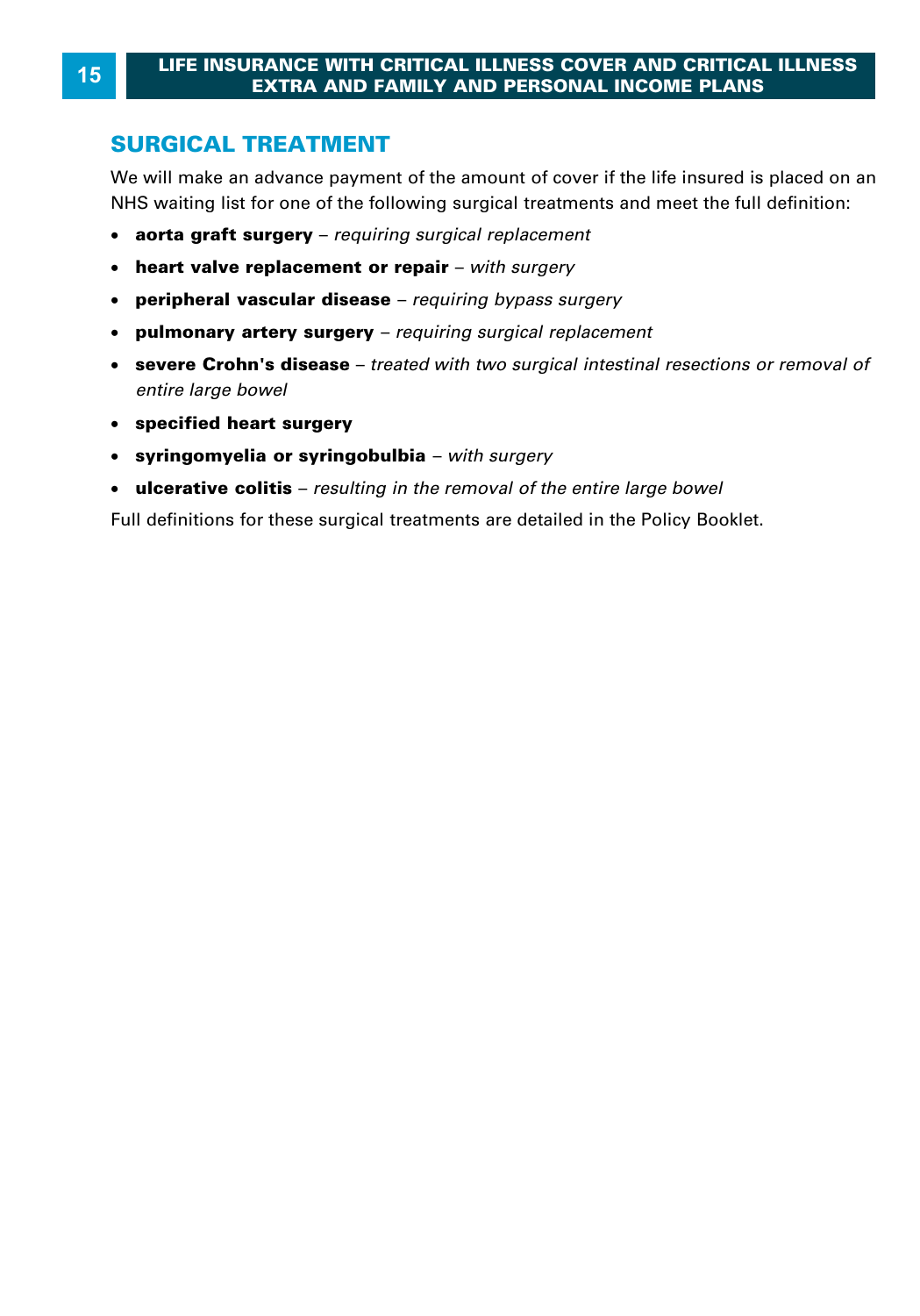## **ADDITIONAL COVER IF CRITICAL ILLNESS COVER IS CHOSEN.**

- · **Carcinoma in situ of the breast**  *treated by surgery.*
- · **Low grade prostate cancer**  *requiring treatment.*

#### T**WHAT IS COVERED?**

Unless specifically excluded in the Policy Booklet under the heading 'What you are not covered for': Unless specifically excluded in the Policy Booklet under the heading 'What you are no<br>covered for':<br>We'll pay out 25% of your amount of cover up to a maximum of £25,000. If decreasin<br>is chosen we'll pay 25% of the decreasi

We'll pay out 25% of your amount of cover up to a maximum of £25,000. If decreasing cover is chosen we'll pay 25% of the decreasing amount up to a maximum of £25,000. If you choose a Family and Personal Income Plan we'll pay out 25% of your amount of cover up to a maximum of £25,000. If decreasing cover<br>is chosen we'll pay 25% of the decreasing amount up to a maximum of £25,000.<br>If you belove for the remains of the decreasing amount up to a maximum of £25,000. If decreasing is chosen we'll pay 25% of the decreasing amount up to a maximum of £25,000.<br>If you choose a Family and Personal Income Plan we'll p

Your amount of cover and premiums will not be affected if we make an additional payment to you and we'll still pay out the amount you are covered for under the main policy in case of a terminal illness or critical illness or death .

We'll only pay out once for each definition shown above.

If joint life cover is chosen both lives insured will be able to claim.

#### **WHAT IS NOT COVERED?**

Please check the full definitions found in the Guide to Critical Illnesses Covered and Policy Booklet to make sure you understand exactly what is not covered.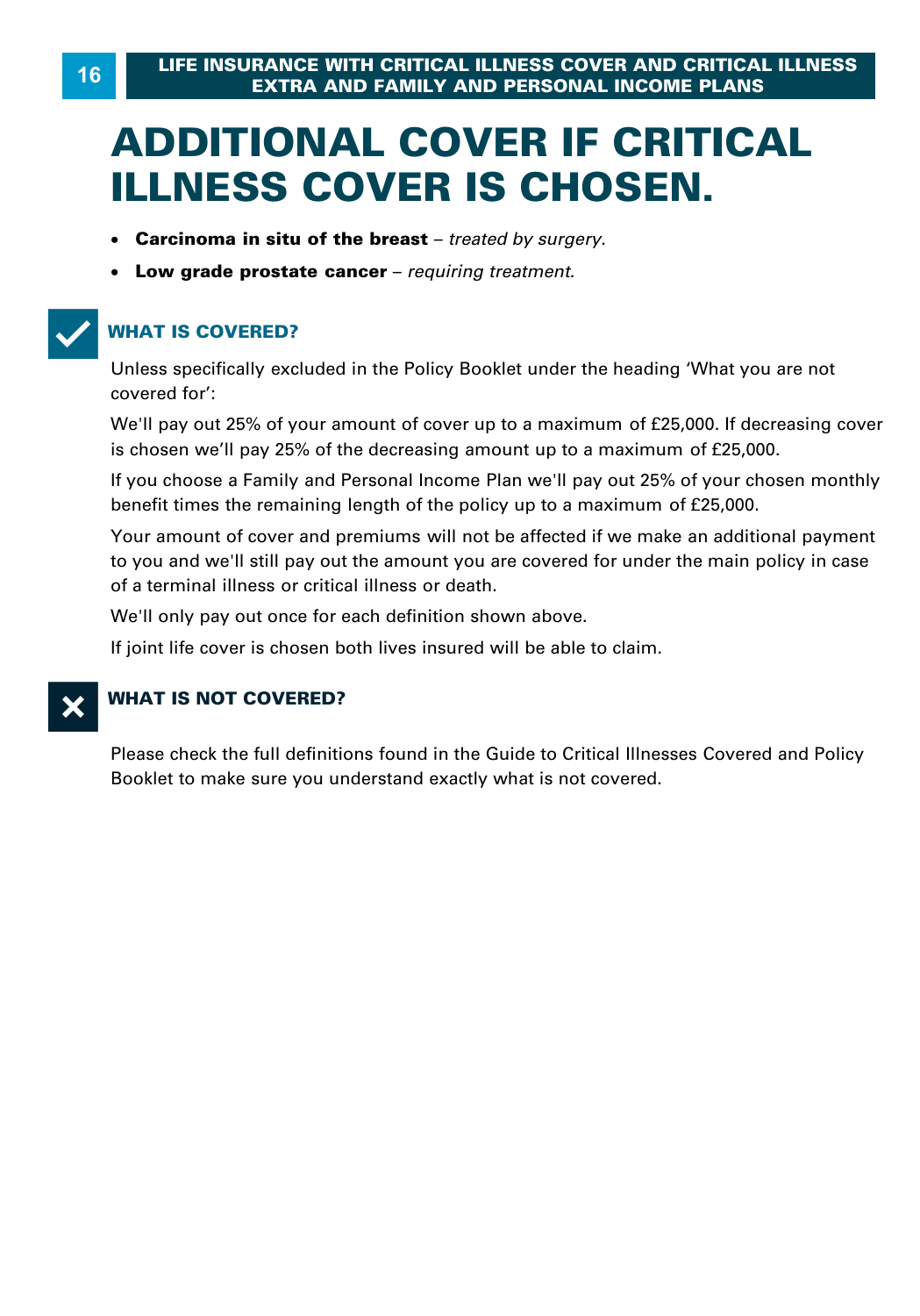### **ADDITIONAL COVER IF CRITICAL ILLNESS EXTRA IS CHOSEN.**

- · **Aortic aneurysm**  *with endovascular repair*
- · **Aplastic anaemia**  *categorised as severe*
- · **Brain abscess drained via craniotomy**
- · **Carotid artery stenosis**  *of specified severity resulting in surgery*
- · **Central retinal artery or vein occlusion**  *resulting in permanent symptoms*
- · **Cerebral or spinal aneurysm**  *with specified treatment*
- · **Cerebral or spinal arteriovenous malformation**  *with specified treatment*
- · **Coronary angioplasty**
- · **Crohn's disease**  *treated with one surgical intestinal resection*
- · **Desmoid type fibromatosis**  *with specified treatment*
- · **Diabetes mellitus type 1**  *requiring specified treatment*
- · **Drug resistant epilepsy**  *requiring specified surgery*
- · **Guillain-Barre syndrome**  *with persisting clinical symptoms*
- · **Less advanced cancer**  *of named sites and specified severity*
- · **Non-invasive gastro intestinal stromal tumour**
- · **Other cancer in situ or neuroendocrine tumour (NET) of low malignant potential** – *with surgery*
- · **Pituitary gland tumour**  *with specified treatment or resulting in permanent symptoms* **potential –** with surgery<br>**Pituitary gland tumour –** with specified treatment or resulting in permanent<br>symptoms<br>Removal of one or more lobe(s) of a lung – due to injury or disease<br>Removal of urinary bladder – due to inju
- Removal of one or more lobe(s) of a lung due to injury or disease
- · **Removal of urinary bladder**  *due to injury or disease*
- · **Significant visual loss**  *permanent and irreversible*
- · **Third degree burns**  *covering 10% of the surface area of the body or 10% of the face*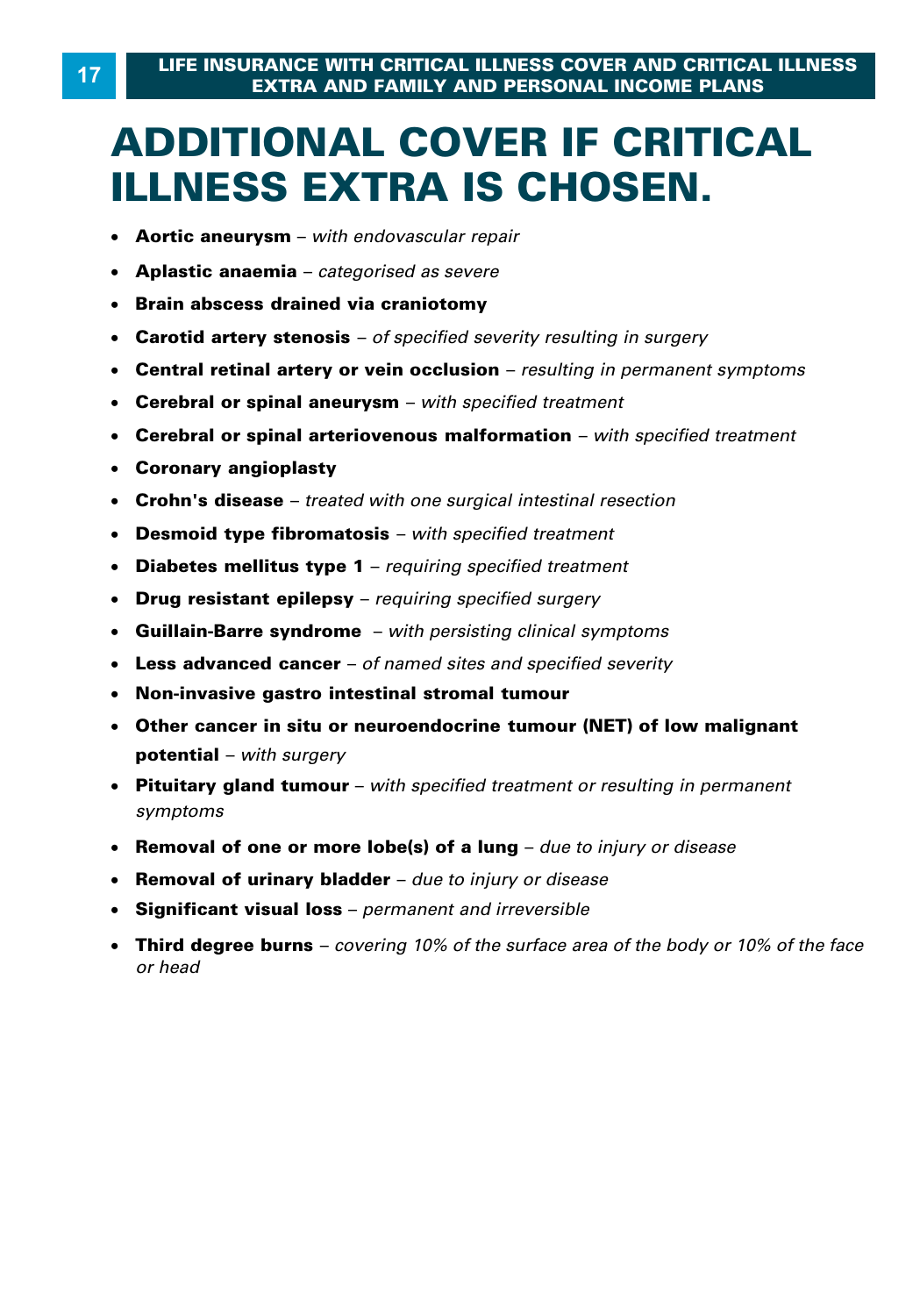

#### **WHAT IS COVERED?**

Unless specifically excluded in the Policy Booklet under the heading 'What you are not covered for': Unless specifically excluded in the Policy Booklet under the heading 'What you are no<br>covered for':<br>We'll pay out 50% of your amount of cover up to a maximum of £30,000. If decreasin<br>is chosen we'll pay 50% of the decreasi

WHAT IS COVERED?<br>Unless specifically excluded in the Policy Booklet under the heading 'What you are not<br>covered for':<br>We'll pay out 50% of your amount of cover up to a maximum of £30,000. If decreasing cover<br>is chosen we'l If you choose a Family and Personal Income Plan we'll pay out 50% of your amount of cover up to a maximum of £30,000. If decreasing cover<br>is chosen we'll pay 50% of the decreasing amount up to a maximum of £30,000.<br>If you

is chosen we'll pay 50% of the decreasing amount up to a maximum of £30,000.<br>If you choose a Family and Personal Income Plan we'll pay out 50% of your chosen monthly<br>benefit times the remaining length of the policy up to a

Your amount of cover and premiums will not be affected if we make an additional payment to you and we'll still pay out the amount you are covered for under the main policy in case of a terminal illness or critical illness or death .

We'll only pay out once for each definition shown above, with the exception of 'Less advanced cancer' and 'Other cancer in situ or neuroendoctrine tumour (NET) of low malignant potential'. Please see the Policy Booklet for full details.

If joint life cover is chosen both lives insured will be able to claim.

#### **WHAT IS NOT COVERED?**

Please check the full definitions found in the Guide to Critical Illnesses Covered and Policy Booklet to make sure you understand exactly what is not covered.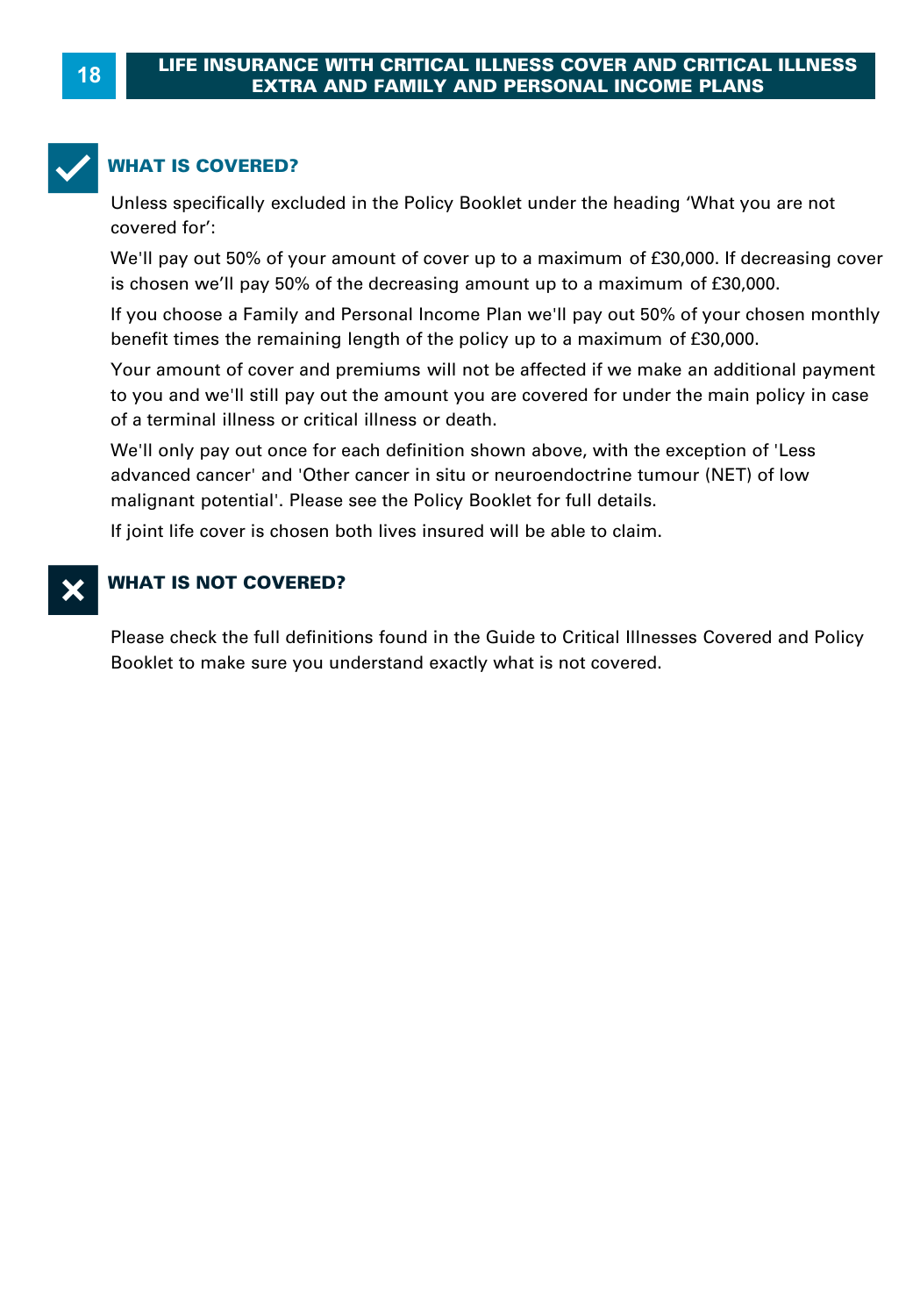## **EXTRA BENEFITS INCLUDED IF CRITICAL ILLNESS COVER OR CRITICAL ILLNESS EXTRA IS CHOSEN.**

#### **ACCIDENT HOSPITALISATION BENEFIT**



#### T**WHAT IS COVERED?**

We'll pay £5,000 if you are in hospital with physical injuries for a minimum of 28 consecutive days, immediately following an accident.

#### **X** WHAT IS NOT COVERED?

This benefit will not be payable if a valid claim has been made for Critical Illness Cover . We'll only pay one claim for each person covered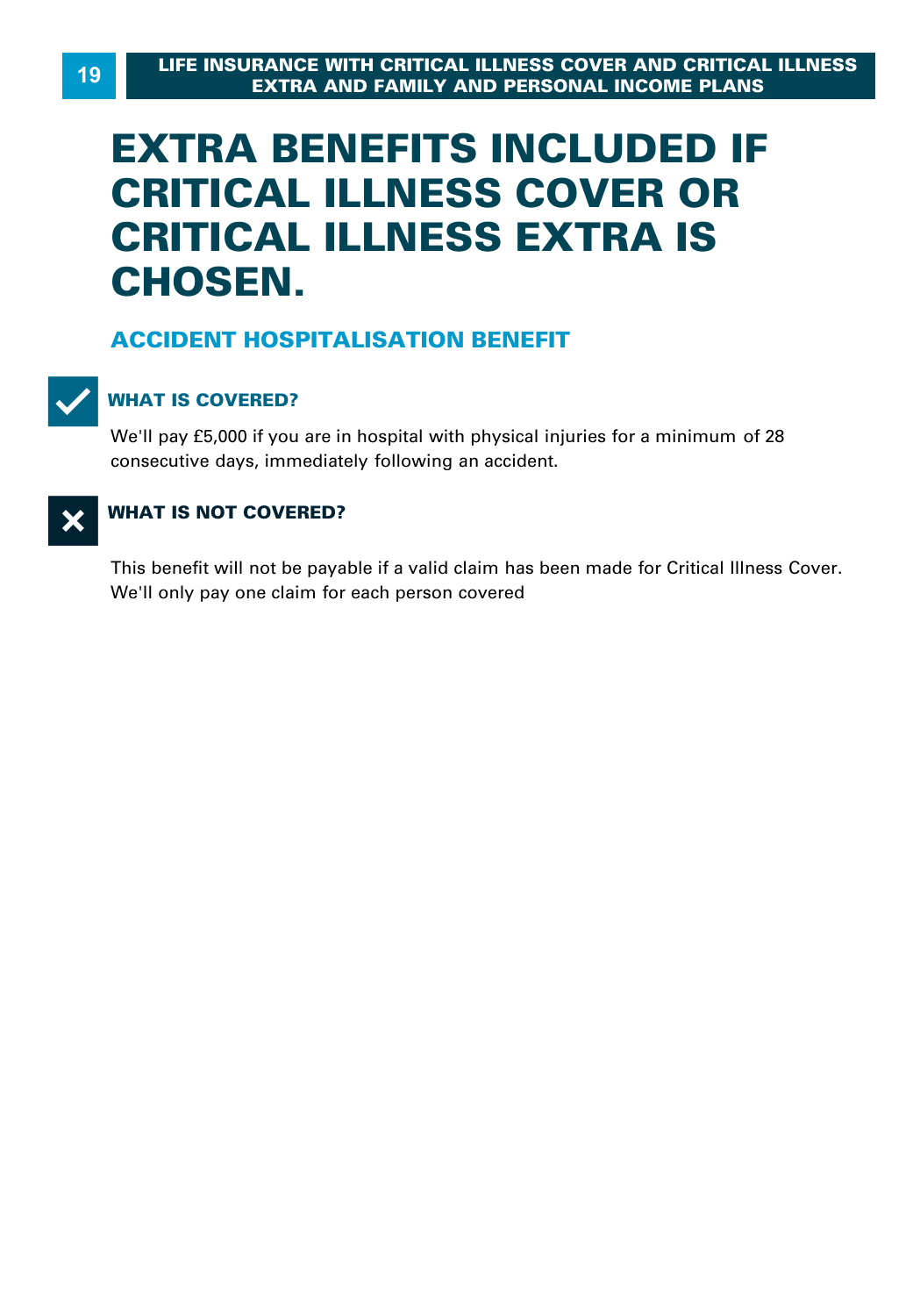#### **CHILDREN'S CRITICAL ILLNESS COVER**

Included at no extra cost. If you would like more cover for your children, please see the section headed 'Children's Critical Illness Extra'.



#### T**WHAT IS COVERED?**

We'll cover a relevant child\* or any children you have in the future if, before the end of your policy, they're diagnosed with one of the critical illnesses we cover . (except for Total and Permanent Disability) .

If you choose Critical Illness Cover they will be covered for the illnesses shown in the sections headed 'Critical Illnesses Covered' (except Total and Permanent Disability) and 'Additional Cover If Critical Illness Cover Is Chosen'.

If you choose Critical Illness Extra they will be covered for the conditions shown in the section headed 'Critical Illnesses Covered' (except Total and Permanent Disability) and the following conditions, which are listed within the 'less advanced cancer – *of named sites and*  <sup>2</sup> Additional Cover If Critical lilness Cover Is Chosen<sup>1</sup>.<br>If you choose Critical Illness Extra they will be covered for the conditions shown in the<br>section headed 'Critical Illnesses Covered' (except Total and Permanent Is Chosen' (see Policy Booklet for full definitions):

- · carcinoma in situ of the breast *treated by surgery* ,
- · low grade prostate cancer *requiring treatment* .

They are covered from when they're 30 days old to their 22nd birthday.

We'll pay out 50% of your original amount of cover up to a maximum of £25,000 for a valid claim.

They are covered from when they're 30 days old to their 22nd birthday.<br>We'll pay out 50% of your original amount of cover up to a maximum of £25,000 for a valid<br>claim.<br>If you choose a Family and Personal Income Plan we'll moy are covered nont when may to so days old to their 22nd bit<br>We'll pay out 50% of your original amount of cover up to a maxi<br>claim.<br>If you choose a Family and Personal Income Plan we'll pay out 6<br>monthly benefit to a max

Your amount of cover and premiums will not be affected if we make an additional payment to you.

We'll pay out one claim per relevant child\* under the policy. Once two claims in total have been made, children's cover will end. If the same relevant child\* is covered by more than Your amount of cover and premiums will not be affected if we make an additional pate to you.<br>We'll pay out one claim per relevant child\* under the policy. Once two claims in total<br>been made, children's cover will end. If t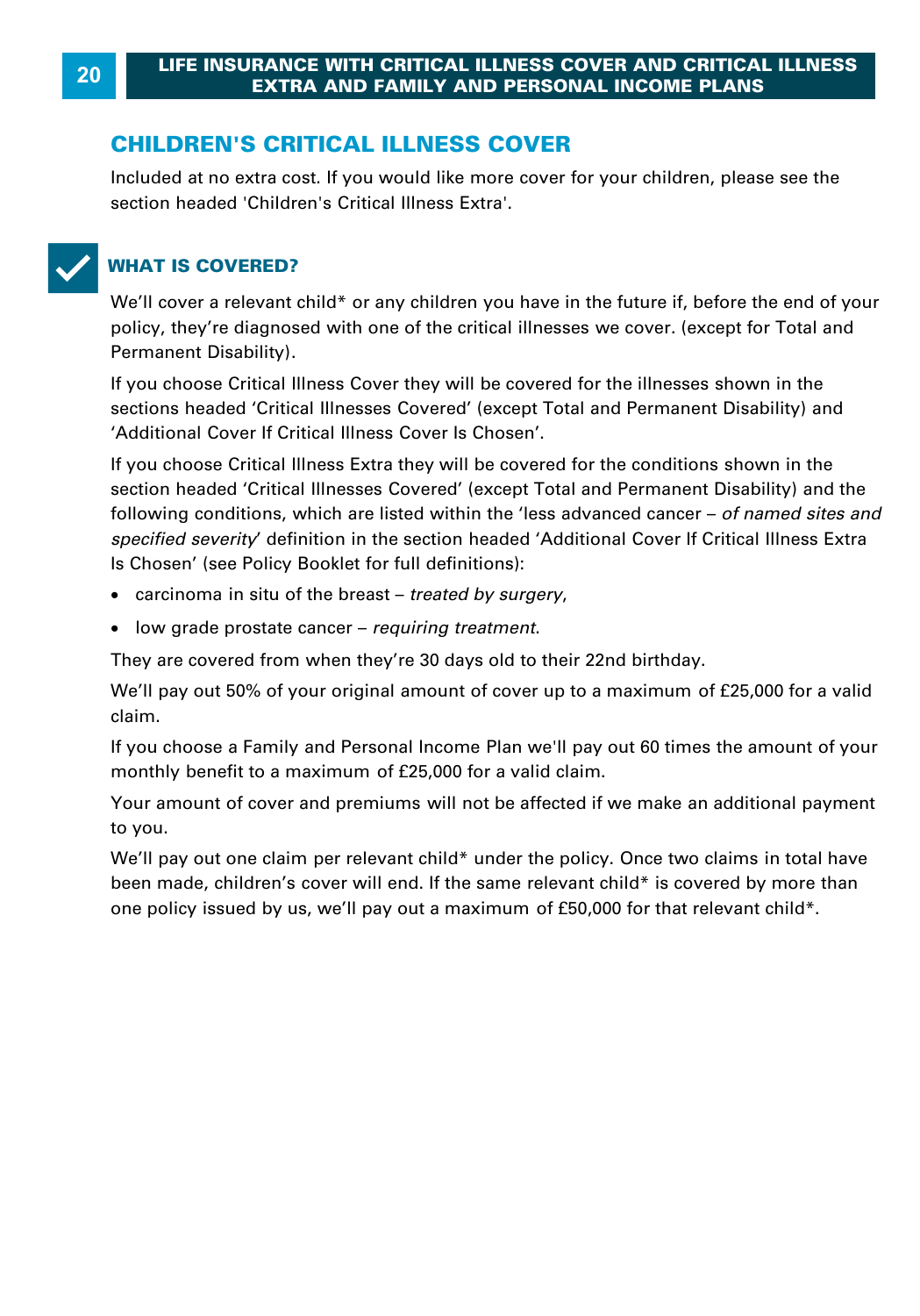#### **WHAT IS NOT COVERED?**

Your children will not be covered:

- · For Total and Permanent Disability.
- · For Terminal Illness Cover.
- · For any condition that was present at birth.
- · Where the symptoms arose before the relevant child\* was covered.
- · If death occurs within 10 days of diagnosis of one of the critical illnesses we cover.
- · For any illnesses listed within the sections headed 'Critical Illnesses Covered Under Critical Illness Extra' and 'Additional Cover If Critical Illness Extra Is Chosen' with the If death occurs within 10 days of diagnosis of one of the critical illnesses we cover.<br>For any illnesses listed within the sections headed 'Critical Illnesses Covered Under<br>Critical Illness Extra' and 'Additional Cover If prostate cancer - *requiring treatment* ', listed within the 'less advanced cancer - *of named site and specified severity* ' definition. Please see Policy Booklet for full definitions.

#### **ADDITIONAL BENEFITS INCLUDED FOR CHILDREN'S CRITICAL ILLNESS COVER**

Your amount of cover and premiums will not be affected if we make an additional benefit payment to you.

For further details, please read your Policy Booklet.

Your amount of cover and premiums will not be affected if we make an additional benefit<br>payment to you.<br>For further details, please read your Policy Booklet.<br>**Child Accident Hospitalisation Benefit** – pays £5,000 if a rele Four amount of cover and premiums will not be anceted if we make an additional benefit<br>payment to you.<br>**Child Accident Hospitalisation Benefit** – pays £5,000 if a relevant child\* is admitted to<br>hospital with physical injur an accident. **Child Accident Hospitalisation Benefit** – pays £5,000 if a relevant child\* is admitted to<br>hospital with physical injuries for a minimum of 28 consecutive days immediately followi<br>an accident.<br>**Child Funeral Benefit** – con hospital with physical injuries for a minimum of 28 consecutive days immediately following<br>an accident.<br>**Child Funeral Benefit** – contributes £5,000 towards the funeral of a relevant child\*.<br>**Childcare Benefit** – if we hav

**Child Funeral Benefit** – contributes £5,000 towards the funeral of a relevant child\*.

£1,000 towards childcare with a registered childminder. **Childcare Benefit** – if we have paid a claim for a critical illness under this policy, and you have a natural child, legally adopted child or stepchild under 5 years old, we'll pay up to £1,000 towards childcare with a re

**Family Accommodation Benefit** – pays £100 for every night a relevant child\* spends in hospital, in the three months immediately following diagnosis of one of the critical illnesse covered (up to a maximum of £1,000).<br>\*Re **Family Accommodation Benefit** – pays £100 for every night a relevant child\* spends in hospital, in the three months immediately following diagnosis of one of the critical illnesses covered (up to a maximum of £1,000).<br>\*R

who is at least 30 days old and younger than 22 years old.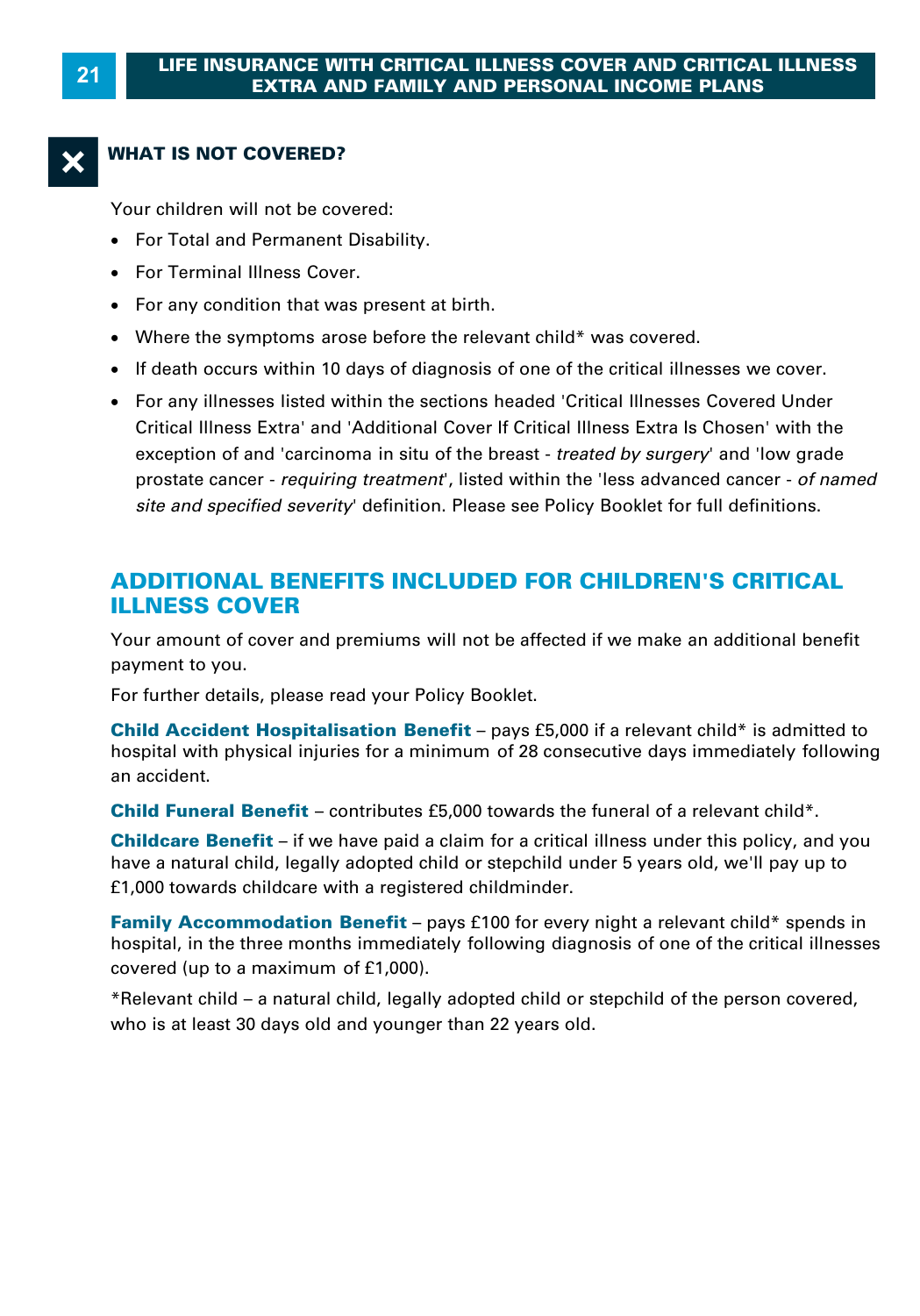## **OPTIONAL BENEFITS INCLUDED IF CRITICAL ILLNESS COVER OR CRITICAL ILLNESS EXTRA IS CHOSEN.**

#### **CHILDREN'S CRITICAL ILLNESS EXTRA**

Optional, must be chosen at the start of the policy and will be an additional cost. This benefit can be removed at any time during the period of cover. Once removed, this benefit cannot be added back to your policy.



#### **WHAT IS COVERED?**

We'll cover a relevant child\* or any children you have in the future from birth if, before the end of the policy, they're diagnosed with one of the critical illnesses we cover.

They will be covered for all of the conditions listed within this document, with the exception of Total and Permanent Disability and Terminal Illness Cover. We'll cover a relevant effind "of any effinancity ou have in the fatate from bitting, before the<br>end of the policy, they're diagnosed with one of the critical illnesses we cover.<br>They will be covered for all of the conditi

claim. We'll pay out 50% of your original amount of cover up to a maximum of £30,000 for a valid<br>claim.<br>If you choose a Family and Personal Income Plan we'll pay out 60 times the amount of your

monthly benefit to a maximum of £30,000 for a valid claim.

Your amount of cover and premiums will not be affected if we make an additional payment to you.

There is no limit to the number of children covered under this policy. We'll pay out one claim per relevant child\*.

If the same relevant child\* is covered by more than one policy issued by us, we'll pay out a maximum of £60,000 for that relevant child\*.



#### **X** WHAT IS NOT COVERED?

Your children will not be covered:

- · For Total and Permanent Disability.
- · For Terminal Illness Cover.
- · Where the symptoms arose before the relevant child\* was covered.
- · If death occurs within 10 days of diagnosis of one of the critical illnesses we cover.
- If either parent was advised by a medical professional before the policy start date that For Terminal Illness Cover.<br>Where the symptoms arose before the relevant child\* was covered.<br>If either parent was advised by a medical professional before the policy start date that<br>the relevant child\* already had, or had being claimed for. This includes advice which was received before the relevant child\* was born.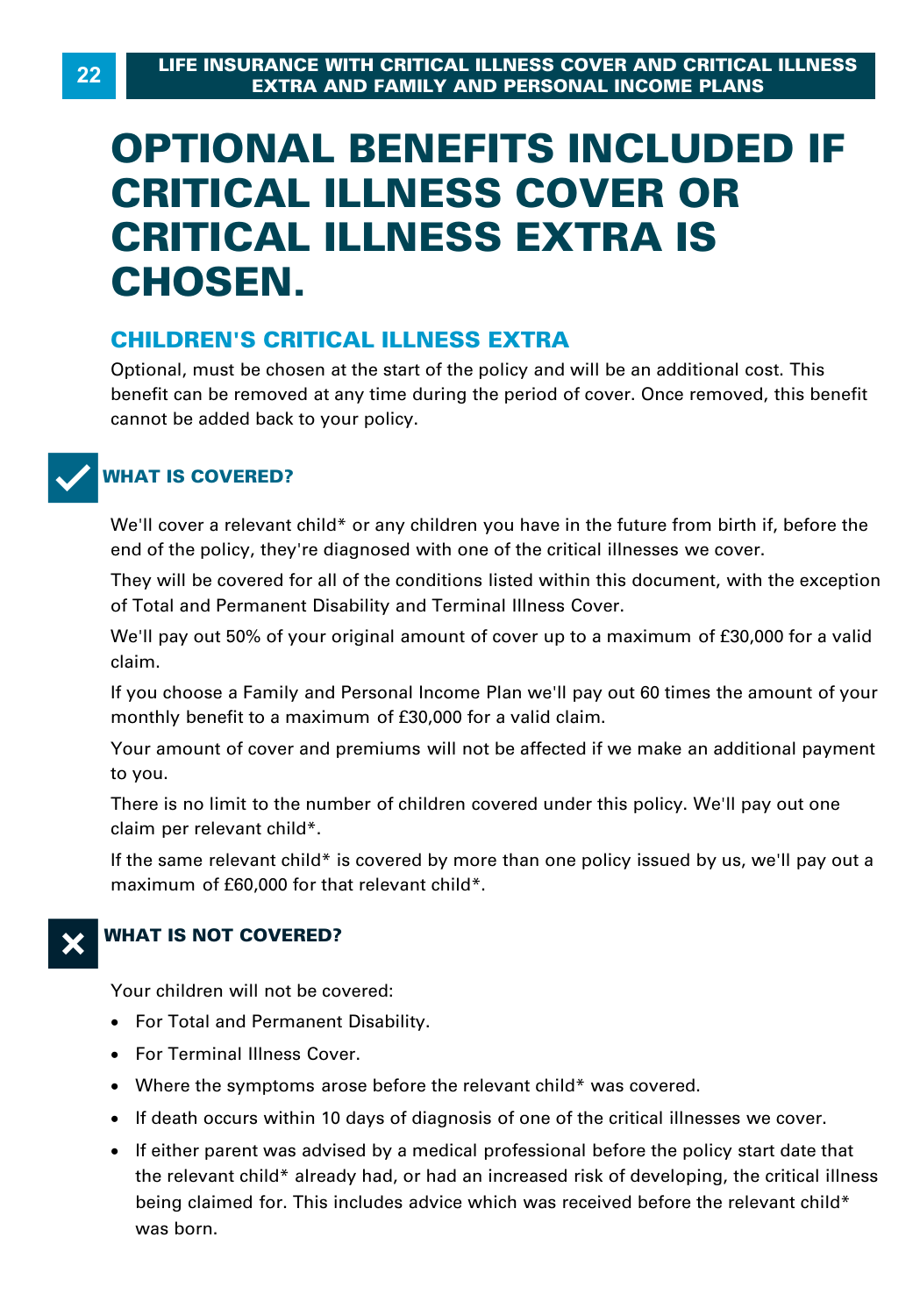#### **ADDITIONAL BENEFITS INCLUDED FOR CHILDREN'S CRITICAL ILLNESS EXTRA**

Your amount of cover and premiums will not be affected, if we make an additional benefit payment to you. For further details, please read the Policy Booklet.

**ILLNESS EXTRA**<br>Your amount of cover and premiums will not be affected, if we make an additional benefit<br>payment to you. For further details, please read the Policy Booklet.<br>Child Accident Hospitalisation Benefit – pays £5 Four amount of cover and premiums will not be affected, if we make an additional benefit<br>payment to you. For further details, please read the Policy Booklet.<br>**Child Accident Hospitalisation Benefit** – pays £5,000 if a rele an accident. **Child Accident Hospitalisation Benefit** – pays £5,000 if a relevant child\* is admitted thospital with physical injuries for a minimum of 28 consecutive days immediately followi<br>an accident.<br>**Child Funeral Benefit** – contr

hospital with physical injuries for a minimum of 28 consecutive days immediately following<br>an accident.<br>**Child Funeral Benefit** – contributes £5,000 towards the funeral of a relevant child\*.<br>**Childcare Benefit** – if we hav have a natural different and the metal child child child funeral different.<br> **Child Funeral Benefit** – contributes £5,000 towards the funeral of a relevant child\*.<br> **Childcare Benefit** – if we have paid a claim for a criti **Child Funeral Benefit** – contributes £5,000 towards the fur<br>**Childcare Benefit** – if we have paid a claim for a critical illr<br>have a natural child, legally adopted child or stepchild under<br>£1,000 towards childcare with a **Childcare Benefit** – if we have paid a claim for a critical illness under the policy, and you have a natural child, legally adopted child or stepchild under 5 years old, we'll pay up to £1,000 towards childcare with a reg

have a natural child, legally adopted child of<br>f1,000 towards childcare with a registered<br>**Family Accommodation Benefit** – pays<br>hospital, in the three months immediately to<br>covered (up to a maximum of f1,000).

#### **CHILDREN'S TERMINAL ILLNESS**

hospital, in the three months immediately following diagnosis of one of the critical illnesses<br>covered (up to a maximum of £1,000).<br>**CHILDREN'S TERMINAL ILLNESS**<br>We will pay £10,000 if the relevant child\* is diagnosed by a covered (up to a maximum of £1,000).<br> **CHILDREN'S TERMINAL ILLNESS**<br>We will pay £10,000 if the relevant child\* is diagnosed by a hospital consultant with an<br>advanced or rapidly progressing incurable condition with a life e diagnosis. We will pay £10,000 if the relevant child\* is diagnosed by a hospital consultant with an<br>advanced or rapidly progressing incurable condition with a life expectancy of less than 12<br>months during the period of cover, and sur

child\* will no longer be covered for any other benefits in this policy, except for the benefits in the section headed 'Additional Benefits Included for Children's Critical Illness Extra'. We will accept one claim per relevant child\*. Once we have accepted a claim, that relevant child\* will no longer be covered for any other benefits in this policy, except for the benefits in the section headed 'Additional B

relevant child\* for any critical illness listed under the sections headed 'Critical Illnesses Covered', 'Critical Illnesses Covered Under Critical Illness Extra', 'Additional Cover if Critical Illness Cover is Chosen', 'Additional Cover if Critical Illness Extra is Chosen' and 'Additional Illnesses for Children's Critical Illness Extra'.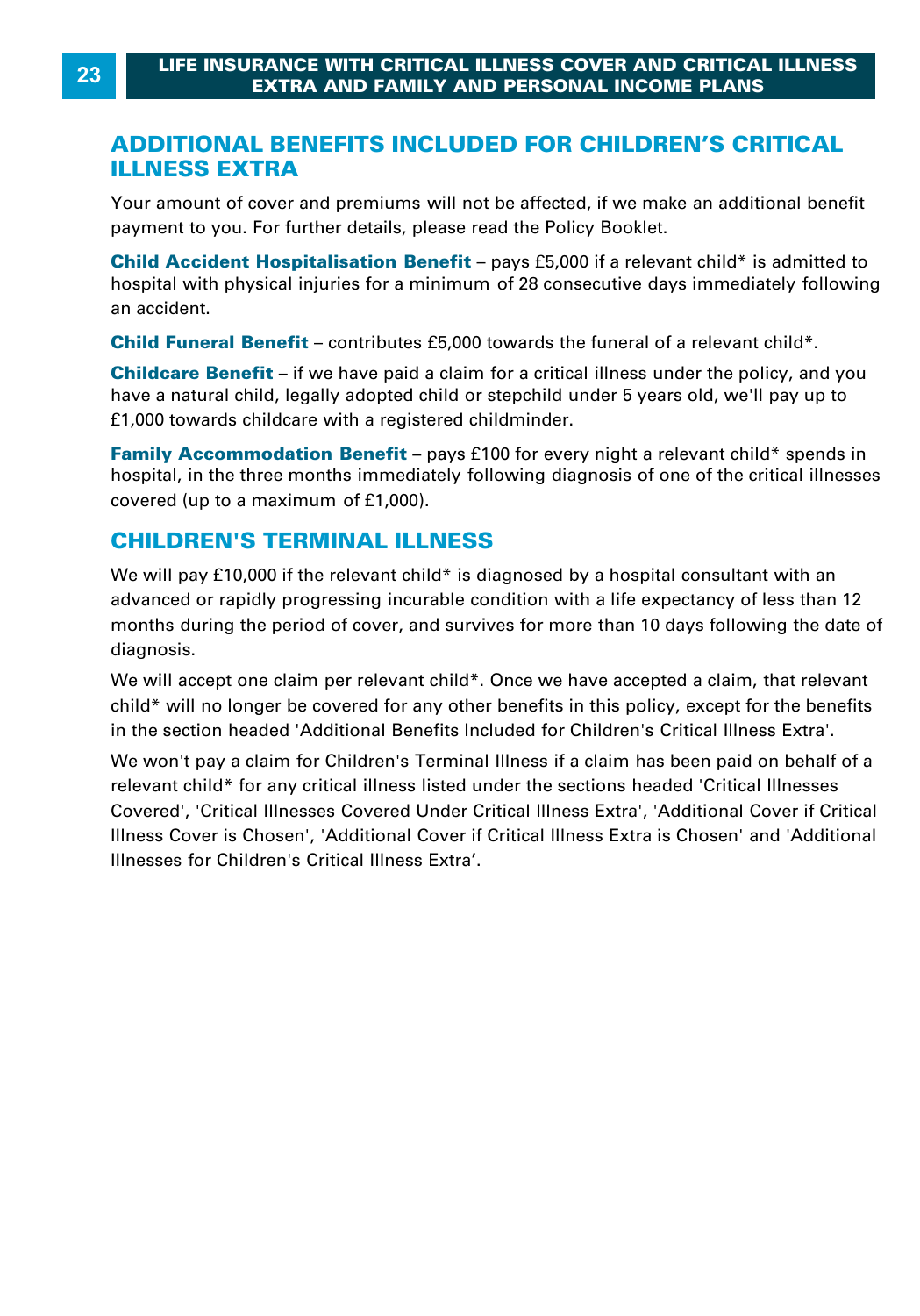#### **ADDITIONAL ILLNESSES FOR CHILDREN'S CRITICAL ILLNESS EXTRA.**

Your amount of cover and premiums will not be affected if we make an additional payment to you.

EXTRA.<br>Your amount of cover and premiums will not be affected if we make an additional payment<br>to you.<br>We'll pay out 50% of your original amount of cover up to a maximum of £30,000 for a valid<br>claim if a relevant child\* is Cour amount of cover and premiums will not be affected if we make an additior<br>to you.<br>We'll pay out 50% of your original amount of cover up to a maximum of £30,000<br>claim if a relevant child\* is diagnosed with any of the fo If you choose a Family and Personal Income Plan we'll pay out 60 times the amount of given we'll pay out 50% of your original amount of cover up to a maximum of £30,000 for a valid claim if a relevant child\* is diagnosed w We'll pay out 50% of your original amount of cover up to a relevant child\* is diagnosed with any of the follow<br>If you choose a Family and Personal Income Plan we'll pay (monthly benefit to a maximum of £30,000 for a valid

- **Cerebral palsy**
- Child's intensive care benefit requiring mechanical ventilation for 7 days
- · **Craniosynostosis**  *treated by surgery*
- · **Cystic fibrosis**
- · **Down's syndrome**
- **Child's intensive care benefit** *requiring mechanical ventilation for 7 days*<br>Craniosynostosis *treated by surgery*<br>Cystic fibrosis<br>Down's syndrome<br>Hyrdrocephalus *treated with invasive surgery to the brain tissue*<br> · **Hyrdrocephalus** – *treated with invasive surgery to the brain tissue*
- · **Muscular dystrophy**
- · **Spina bifida meningocele and myelomeningocele**

Please check the full definitions found in the Policy Booklet to make sure you understand exactly what is covered. We'll only pay out once for each relevant child .

\*Relevant child – a natural child, legally adopted child or stepchild of the person covered, who is younger than 22 years old.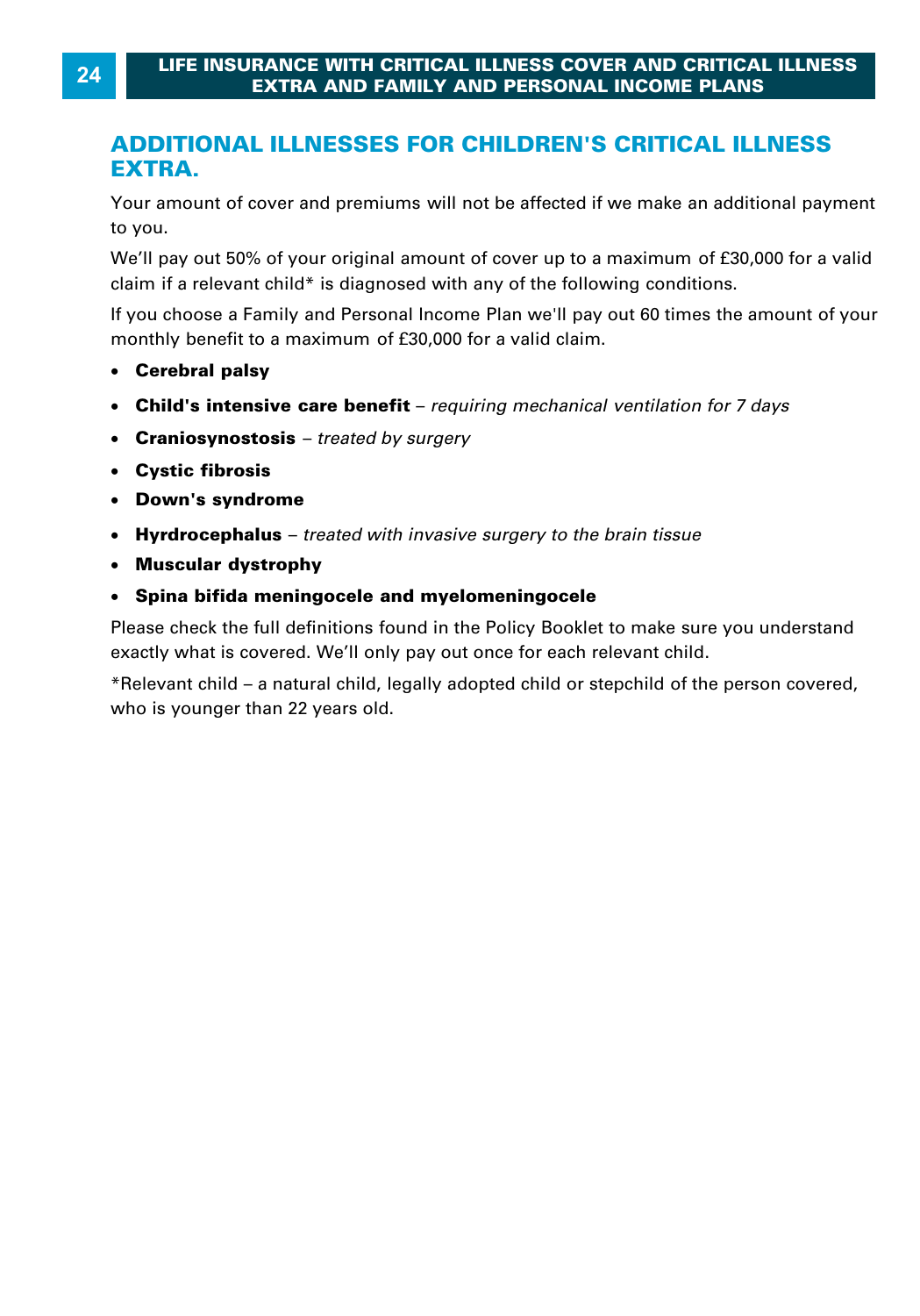# **FURTHER INFORMATION. CAN I INCREASE MY COVER?**<br>
FURTHER INFORMA<br>
FURTHER INFORMA<br> **CAN I INCREASE MY COVER?**<br>
You can apply to increase your cover at anytime.

You can apply to increase your cover at anytime. Usually, changes to your amount of cover will be assessed at the time. However, if the 'Changing your policy' section is shown in your Policy Booklet then you can increase your cover, for certain life events, without the need to provide us with further medical information. Please see your Policy Booklet for further information. Eligibility criteria apply. For surfapping to minitate year server at all<br>will be assessed at the time. However, if t<br>Policy Booklet then you can increase your<br>provide us with further medical information<br>information. Eligibility criteria apply.<br>**CAN** 

You can make changes to the policy. Please talk to us and we'll consider your request and let you know if what you're asking for is possible and what your new premium will be. If **CAN I MAKE CHANGES?**<br>You can make changes to the policy. Please talk to us and we'll consider your request and<br>let you know if what you're asking for is possible and what your new premium will be. If<br>you make any changes and conditions could apply. You can make changes to the policy. Please talk to us and w<br>let you know if what you're asking for is possible and what y<br>you make any changes to the policy then a new policy may<br>and conditions could apply.<br>**WHAT HAPPENS I** 

If you move abroad during the length of the policy, please check the Policy Booklet, as your policy may be affected.

#### **ARE PAY OUTS TAXED?**

Any pay outs we make should be free from UK Income Tax and Capital Gains Tax. The Government may change this tax position at any time. If the policy is written under a suitable trust, the amount of cover payable on death should not form part of the estate for Inheritance Tax purposes. If the policy is not written in trust, the amount of cover payable will normally go into the estate and Inheritance Tax may apply.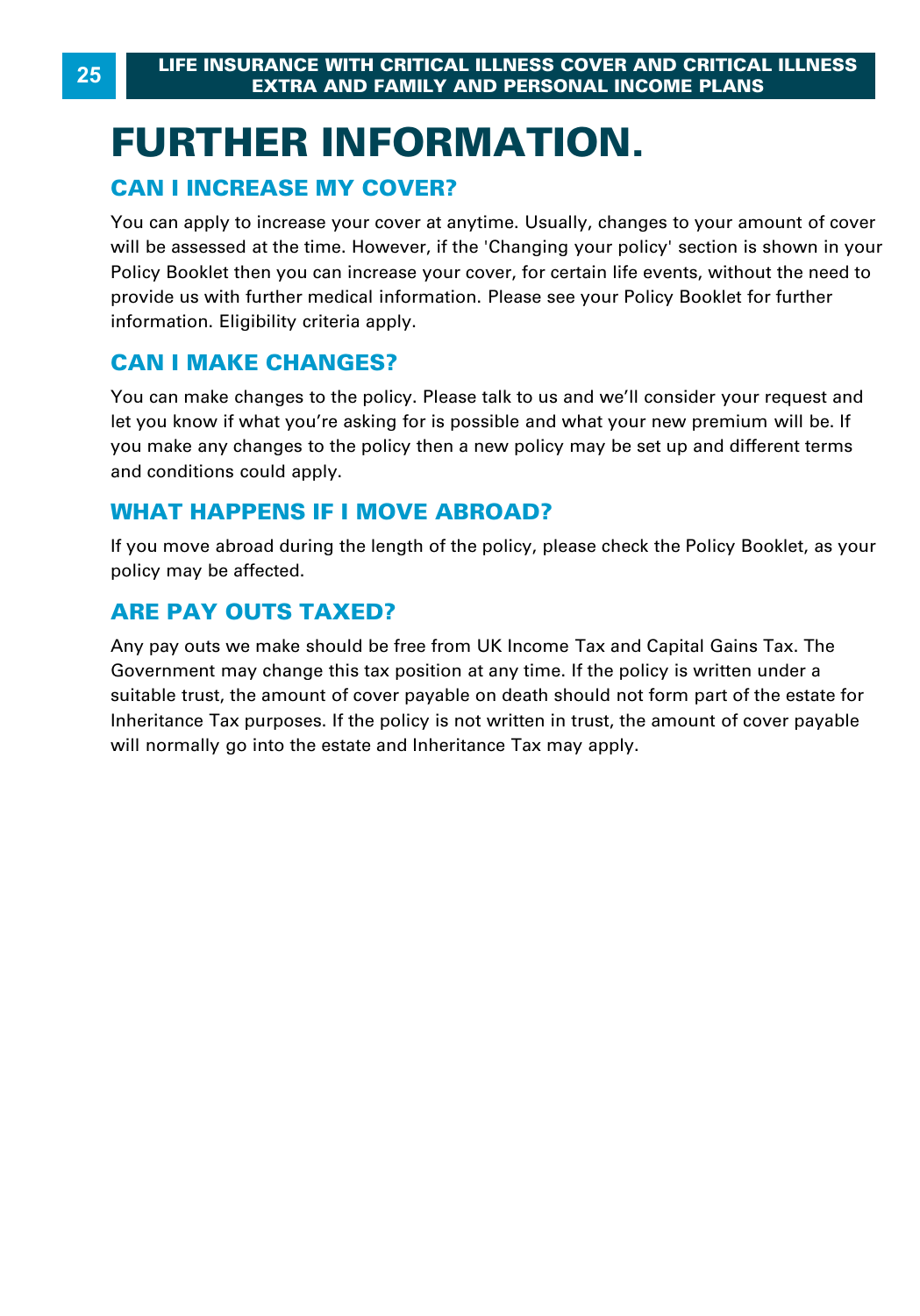#### **WHAT IF I WANT TO CANCEL OR CLAIM?**

You can cancel the policy at any time. When you first take out the policy you will have the opportunity to cancel. If you cancel within 30 days, we'll refund any premiums you've paid. **WHAT IF I WANT TO CANCEL OR CLAIM?**<br>You can cancel the policy at any time. When you first take out the policy you opportunity to cancel. If you cancel within 30 days, we'll refund any premium<br>If you cancel the policy at a

#### **To cancel or claim you can write to us at:**

If you cancel the policy at a later stage, you will not get any money back.<br>**To cancel or claim you can write to us at:**<br>Claims or Cancellations Department, Legal & General Assurance Society Limited, City Park, The Droveway, Hove, East Sussex BN3 7PY.

Or call or email us:

- · **For Life claims: 0800 137 101\* life.claims@landg.com**
- · **For critical illness claims: 0800 068 0789\* health.claims@landg.com**
- · **For Waiver of Premium claims: 0800 068 0789\* health.claims@landg.com**
- · **For Cancellations: 0370 010 4080 \***

#### **[To make a claim for F](http://www.trustedoctor.com)racture Cover or Private Diagnostics:**

You need to register for and access the Trustedoctor customer portal via the links below:

Fracture Cover: www.trustedoctor.com/landg-fracture-cover Private Diagnostics: www.trustedoctor.com/landg-private-diagnostics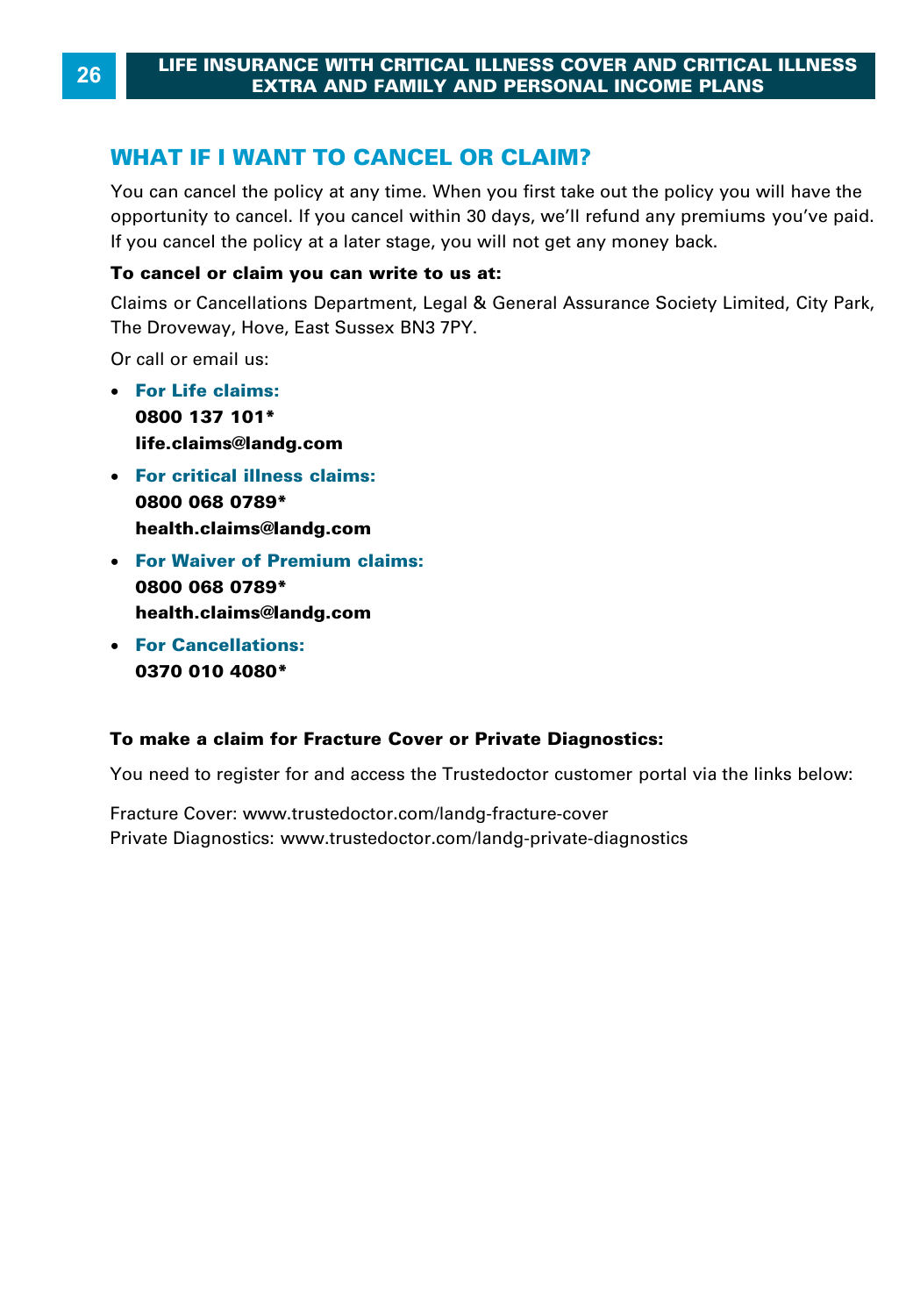**HOW DO I COMPLAIN?**<br>If you have a complaint about our service or would like a copy of our internal complaint handling procedure, please contact us at: **HOW DO I COMPLAIN?**<br>If you have a complaint about our service or would like a copy of our internal complaint<br>handling procedure, please contact us at:<br>Legal & General Assurance Society Limited, Knox Court, 10 Fitzalan Pla

#### **0370 010 4080 \***

handling procedure, please contact us at:<br>Legal & General Assurance Society Limited, Knox Court, 10 Fitzalan Place, Cardiff, CF24 0TL<br>**0370 010 4080\***<br>Making [a complaint doesn't affect your leg](mailto:complaints@axiscapital.com)al rights. If you're not happ handle your complaint, you can talk to the Financial Ombudsman Service at: Exchange Tower, London E14 9SR

#### **0800 023 4567**

#### **0300 123 9123**

#### **complaint.info@financial-ombudsman.org.uk**

#### **www.financial-ombudsman.org.uk**

To make a complaint about Fracture Cover or Private Diagnostics contact AXIS Speciality Europe SE at: Complaints AXIS Specialty Europe SE 52 Lime Street London EC3V 9AH Tel: 0207 050 9000 Fax: 0207 050 9001 Email: complaints@axiscapital.com<br>\* Calls may be recorded and monitored. Call charges may vary.